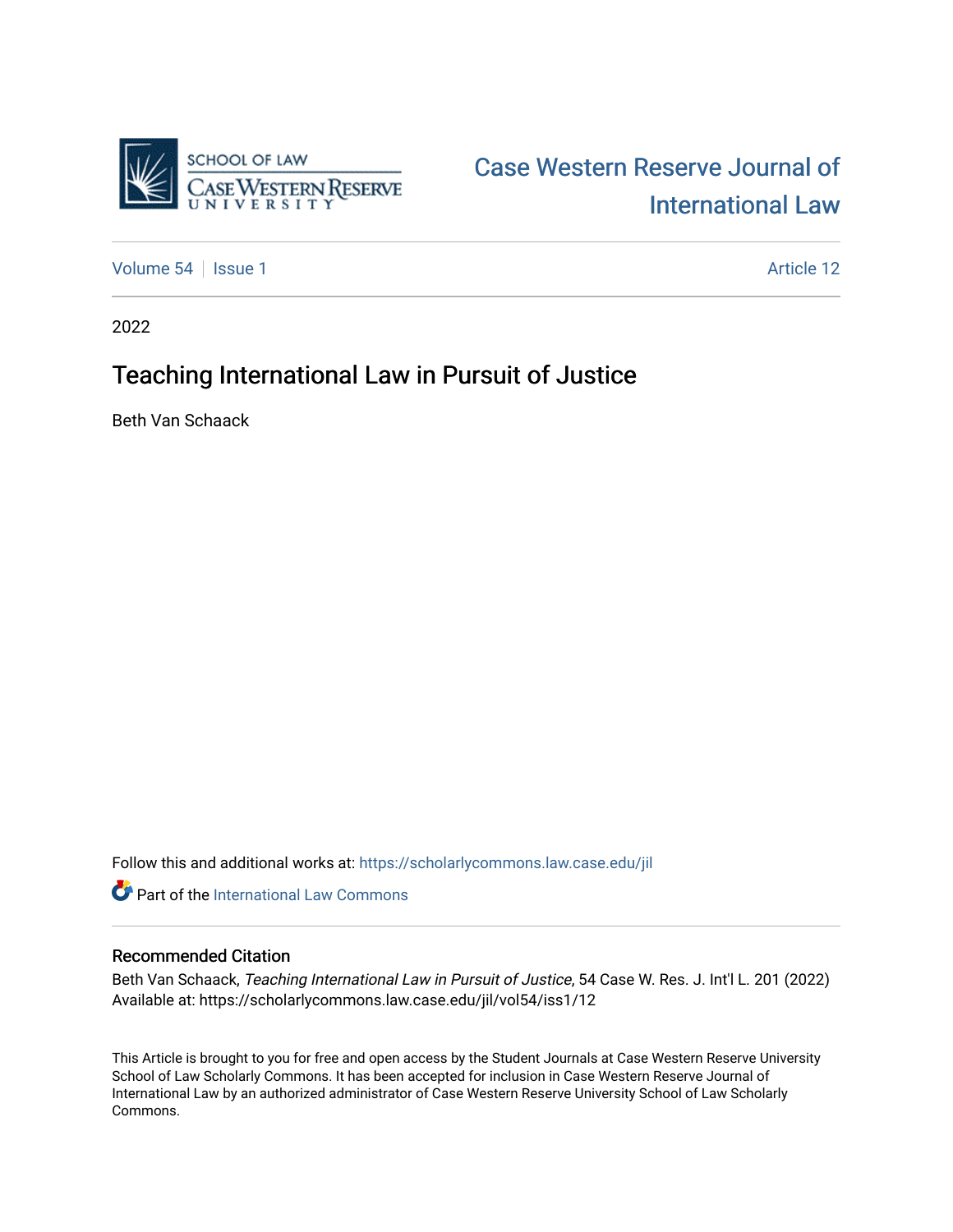# Teaching International Law in Pursuit of Justice

### *Beth Van Schaack*\*

As this Symposium reveals, $\frac{1}{1}$  there are many ways the academy can contribute to, and catalyze, the identification, development, and enforcement of international law. Indeed, the Statute of the International Court of Justice<sup>2</sup> acknowledges the central role that academics (a.k.a. "the most highly qualified publicists") can play in elucidating the major sources of international law, particularly when it comes to ascertaining customary international law (which requires a rigorous empirical analysis of State practice coupled with *opinio juris*<sup>3</sup>), investigating the drafting history and subsequent interpretation of treaties, and identifying general principles of law from a comparative analysis of the world's legal systems.4 When it comes to the practice of international law, human rights and international justice clinics give students the opportunity to learn international legal doctrines, methodologies, and the structure of the system. Clinical students regularly participate in litigation under the Alien Tort Statute<sup>5</sup> and related statutes as co-counsel or on behalf of *amici curiae*, <sup>6</sup> and academics routinely appear as expert witnesses in cases in which international or comparative law will be raised (or may even be

- 1. The Academy and International Law: A Catalyst for Change and Innovation (Sept. 24–25, 2021).
- 2. Statute of the International Court of Justice, June 26, 1945, 59 Stat. 1055, T.S. 993 [hereinafter ICJ Statute].
- 3. Mosiés Montiel Mogollón, *Fantastical* Opinio Juris *and How to Find It*, OPINIO JURIS (June 23, 2021), http://opiniojuris.org/2021/06/23/fantastic al-opinio-juris-and-how-to-find-it/ [https://perma.cc/AUV2-8AP4].
- 4. ICJ Statute, *supra* note 2, at art. 38(1)(d).
- 5. 28 U.S.C. § 1350.
- 6*. See, e.g*., Brief of International Law Scholars, Former Diplomats, and Practitioners as *Amici Curiae* in Support of Respondents at 1, Nestlé USA, Inc. v. John Doe I, 593 U.S. (2021) (No. 19-416 & 19-453).

<sup>\*</sup> Leah Kaplan Visiting Professor of Human Rights, Stanford Law School. The ideas expressed herein, and any errors, are solely my own. In preparing this article, I benefited greatly from the astute comments of Lisa Reinsberg, founder and director of the International Justice Resource Center (a great resource for students) and Chris Moxley (SLS '22). I am grateful to Kelly Kim (Stanford '23) for her excellent research assistance. For the case study idea, I am indebted to Jenny Martinez, now Dean of Stanford Law School, with whom I used to team teach the introductory "Human Rights: Theory and Practice" course.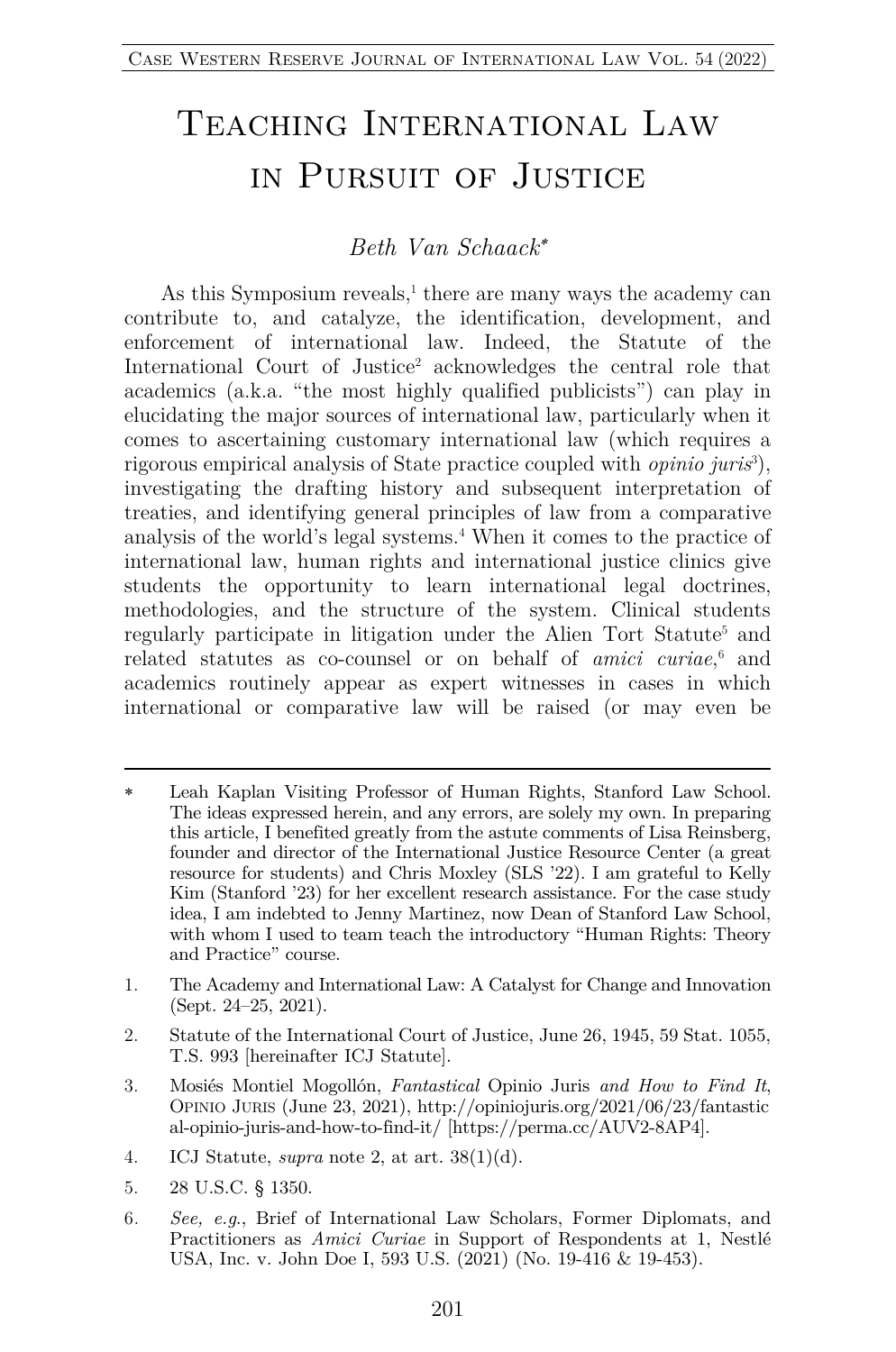dispositive).7 University-based international law centers have sponsored treaty drafting exercises<sup>8</sup> and track II negotiations<sup>9</sup> aimed at the progressive development and application of the law. Programs such as the Franklin Fellowship enable academics to serve in government, where the content and application of international law is applied—and contested—on a daily basis.10 Finally, those of us who teach the subject have the august responsibility of training the next generation of international lawyers and nurturing students' natural instincts toward justice. In this regard, I have always felt that my students represent my most important, and enduring, legacy as an international lawyer. The academy is charged with creating a cadre of committed international lawyers who will be rigorous in their research and analysis, culturally competent while working within legal systems unlike our own, and relentless in their pursuit of justice for those who most need it.

Teaching international law has never been more stimulating. Gone are the days when every course in international law began with the existential question: "Is international law really law?"11 Now, professors of international law are beset with the opposite problem: there is too much material to cover in a single quarter, necessitating a careful curation for the general course and the development of additional specialized and upper division offerings on discrete subsets of the field.<sup>12</sup> And, just as Professor Laurence H. Tribe realized that constitutional law contains too many fissures, discontinuities, and indeterminate evolutions to be packaged in a single treatise or captured by a grand

- 9. *See, e.g.*, THE PRINCETON PROCESS ON THE CRIME OF AGGRESSION: MATERIALS OF THE SPECIAL WORKING GROUP ON THE CRIME OF AGGRESSION, 2003–2009 (Stefan Barriga et al. eds., 2009).
- 10. *See Franklin Fellows Program*, U.S. DEP'T OF STATE, https://careers.st ate.gov/work/fellowships/franklin-fellows/ [https://perma.cc/UK89-9RR2].
- 11. *See* Gerry Simpson, *On the Magic Mountain: Teaching Public International Law*, 10 EUR. J. INT'L L. 70, 74 (1999) ("[I]s international law really law? The pitiless refrain haunts us at every turn."); Scott Horton, *Is International Law Really Law? Six Questions for Michael Scharf*, HARPER'S MAG. (Mar. 15, 2010), https://harpers.org/2010/03/is-international-law-really-law-six-q uestions-for-michael-scharf/ [https://perma.cc/L85V-JGPN].
- 12. *See* ANTHEA ROBERTS, IS INTERNATIONAL LAW INTERNATIONAL? 51 (2017) (discussing the multifarious ways that international law is taught globally).

<sup>7.</sup> *See* FED. R. CIV. P. 44.1.

<sup>8.</sup> Washington University in Saint Louis School of Law's Crimes Against Humanity Initiative, launched under the aegis of the Whitney R. Harris World Law Institute, is an impressive case in point. *See* Madaline George, *Prospects for a Convention on the Prevention and Punishment of Crimes Against Humanity*, OPINIO JURIS (Oct. 8, 2019), http://opiniojuris.org/2 019/10/08/prospects-for-a-convention-on-the-prevention-and-punishment -of-crimes-against-humanity/ [https://perma.cc/2HAX-5SPE].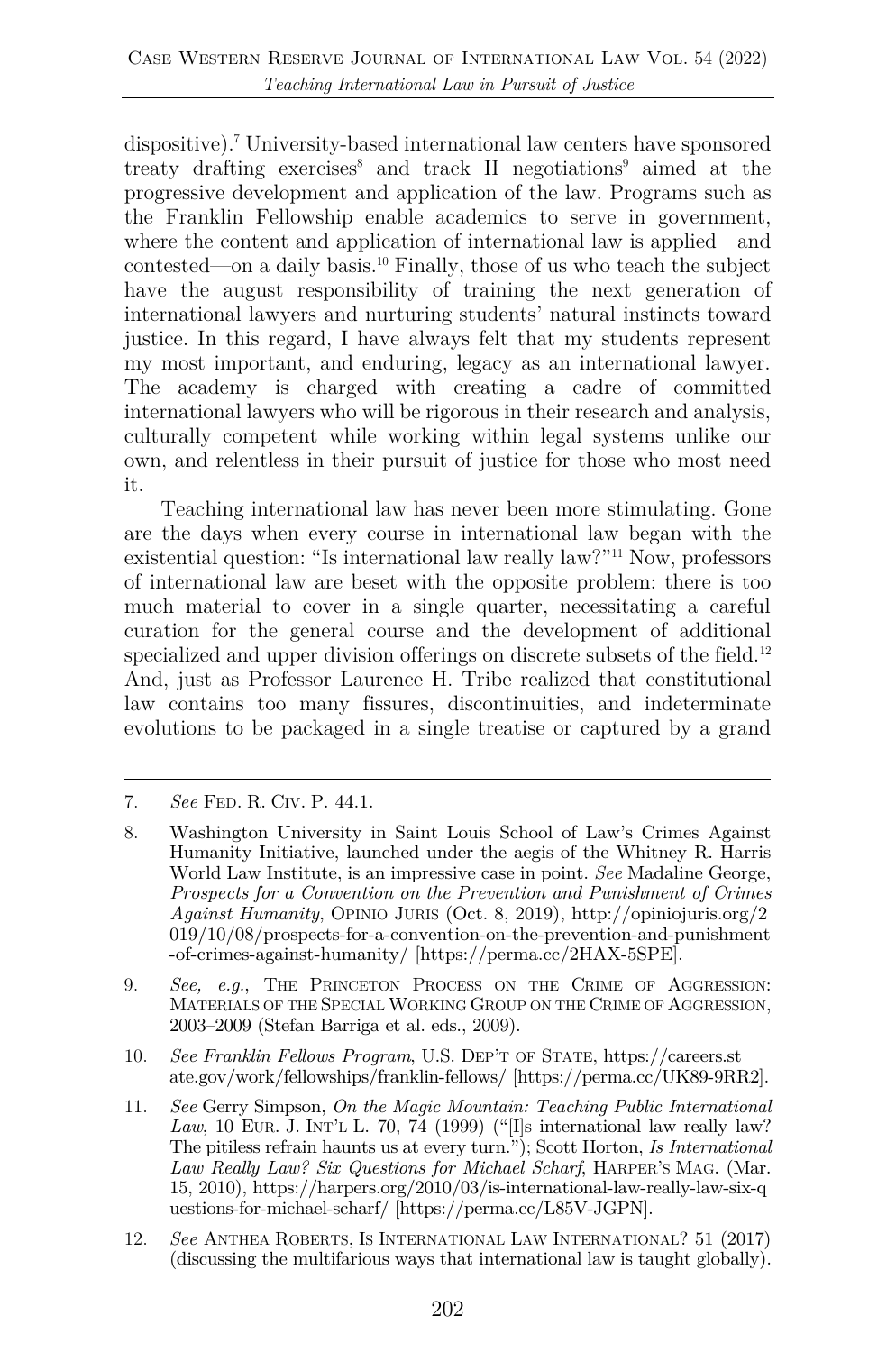unified theory, $^{13}$  so too is international law experiencing a period of fragmentation and great flux, hardening in some areas while being forsaken in others.14 The challenge of enforcement remains acute given the still vast chasm between international rules and rights on the one side and effective mechanisms for implementation and adjudication on the other.15 To truly master international law, students must grasp the continuing impact of geo-political power inequalities; the vagaries of State consent; the uneven incorporation of international law into national legal frameworks; and the architecture of the international law system—marked as it is by both decentralization and redundancy. At the same time, students must cultivate creativity and persistence intangible virtues embodied by effective advocates operating within any legal system. Finally, human rights cases also require a traumainformed approach to keep clients' well-being at the center of the representation.

On the first day of class, cognizant that students may not be familiar with the human rights system or have completed any advance reading, I introduce the harrowing story of Khalid El-Masri through the vehicle of his poignant op-ed in the *L.A. Times*. <sup>16</sup> According to the facts that have emerged, El-Masri—a German citizen of Lebanese descent—was detained in Macedonia in 2003 because his name resembled that of a known terrorism suspect.<sup>17</sup> He was transferred to the custody of the Central Intelligence Agency ("CIA") in early 2004 and then transported to Afghanistan, where he was held *incommunicado* in a black site (the "Salt Pit").<sup>18</sup> During this ordeal, he

- 13. Laurence H. Tribe, *The Treatise Power*, 8 GREEN BAG 2D 291–92, 296, 305 (2005).
- 14. Vincy Fon & Francesco Parisi, *Stability and Change in International Customary Law*, 17 SUP. CT. ECON. REV. 279, 280 (2009).
- 15. *See, e.g*., Crina Baltag & Ylli Dautaj, *Promoting, Regulating, and Enforcing Human Rights Through International Investment Law and ISDS*, 45 FORDHAM INT'L L.J. 1, 2–4 (2021).
- 16. Khaled El-Masri, *America Kidnapped Me*, L.A. TIMES (Dec. 18, 2005), https://www.latimes.com/archives/la-xpm-2005-dec-18-oe-masri18-story.ht ml [https://perma.cc/T9JQ-RXWU]. *See also Timeline: Khaled El-Masri Case*, OPEN SOC'Y JUST. INITIATIVE, https://www.justiceinitiative.org/publi cations/timeline-khaled-el-masri-case [https://perma.cc/5NXC-R76B].
- 17. *El-Masri v. Macedonia*, OPEN SOC'Y JUST. INITIATIVE (July 15, 2021), https://www.justiceinitiative.org/litigation/el-masri-v-macedonia [https: //perma.cc/6DNH-RR5G].
- 18. Dana Priest, *Wrongful Imprisonment: Anatomy of a CIA Mistake*, WASH. POST (Dec. 4, 2005), https://www.washingtonpost.com/archive/politics/ 2005/12/04/wrongful-imprisonment-anatomy-of-a-cia-mistake/939bc95a-4031-4f83-a916-aaacc9acc8e7/ [https://perma.cc/AJ7L-6NLN]. *See also* Dana Priest, *CIA Avoids Scrutiny of Detainee Treatment*, WASH. POST (Mar. 3, 2005), https://www.washingtonpost.com/wp-dyn/articles/A257 6-2005Mar2.html, [https://perma.cc/X9SR-HZS9].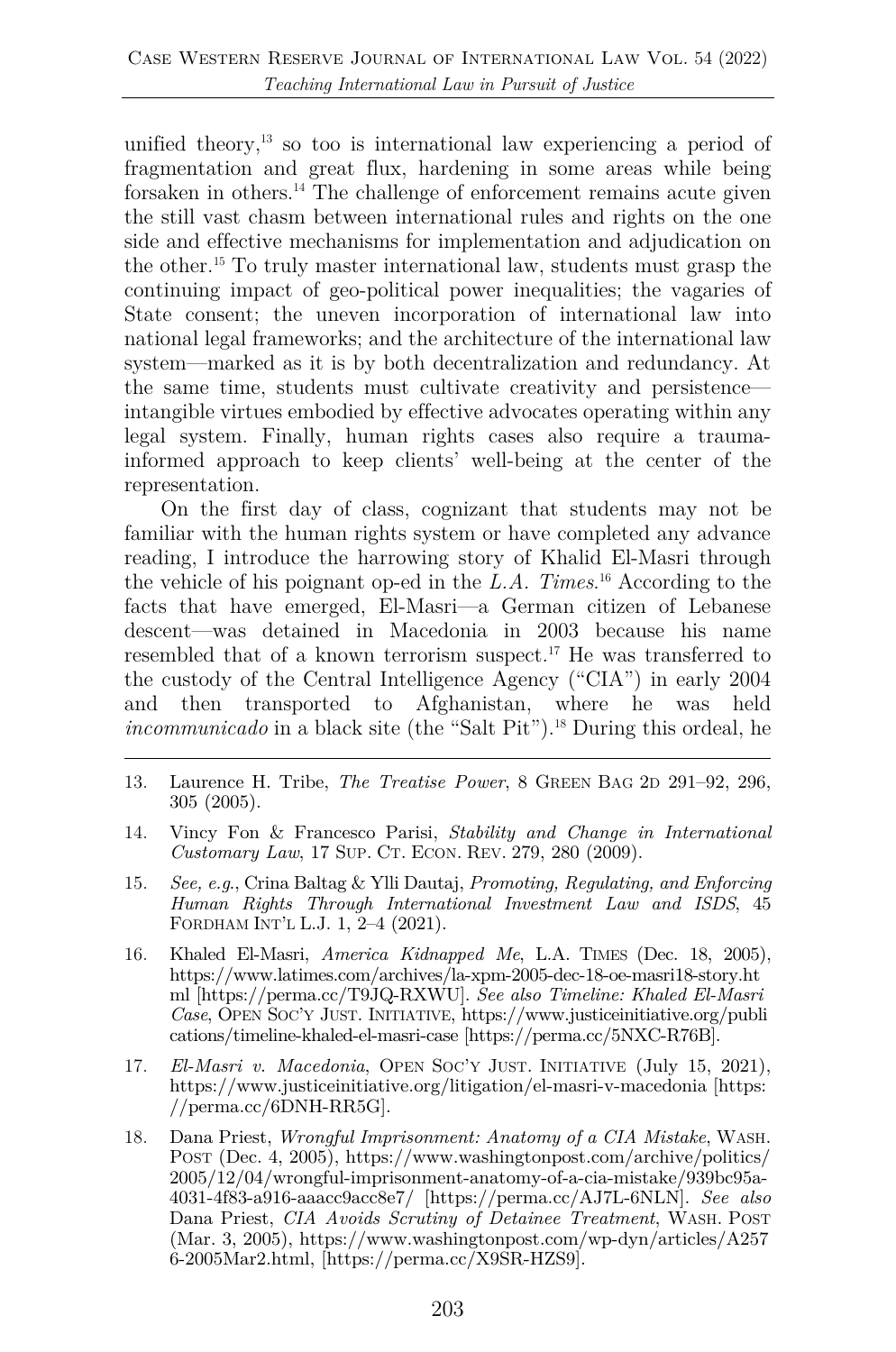was allegedly beaten, sodomized, hooded, sedated, repeatedly interrogated, and denied access to a lawyer or to consular assistance, despite repeated requests and fervent assertions of his innocence.<sup>19</sup> He was later "reverse-rendered" to Albania,<sup>20</sup> given  $\epsilon$ 14,450 (more than the \$3,000 he had in his possession when captured but just under the amount that might raise eyebrows at the border), and forced to make his way back to Germany.<sup>21</sup> During the period in which he was disappeared, he apparently had no contact with his family or the German consular services.<sup>22</sup> Thinking herself abandoned, his wife relocated to Lebanon with their children when he did not return from his trip to Macedonia.<sup>23</sup> It later emerged that the United States knew El-Masri was one of several individuals who had been wrongfully detained in the aftermath of the September 11th attacks.<sup>24</sup> Even with this knowledge, it still took two months to release him once then-National Security Adviser Condoleezza Rice intervened.25 It appears that only then was Germany was informed of the fate of its citizen.<sup>26</sup> The CIA's Office of Inspector General Report<sup>27</sup> and the executive summary of the Senate Select Committee on Intelligence report ("SSCI Report"), <sup>28</sup> among other accounts, both admit that El-Masri's detention

19. OPEN SOC'Y JUST. INITIATIVE, *supra* note 17.

- 21. SCOTT PELLEY, TRUTH WORTH TELLING: A REPORTER'S SEARCH FOR MEANING IN THE STORIES OF OUR TIMES 355 (2019).
- 22. OPEN SOC'Y JUST. INITIATIVE, *supra* note 17.
- 23. *Id.*
- 24. Scott Shane, *Amid Details on Torture, Data on 26 Who Were Held in Error*, N.Y. TIMES (Dec. 12, 2014), https://www.nytimes.com/2014/12/13 /us/politics/amid-details-on-torture-data-on-26-held-in-error-.html [https://perma.cc/FKF6-S5LB].
- 25. OPEN SOC'Y JUST. INITIATIVE, *supra* note 17.
- 26. Margaret L. Satterthwaite, *The Story of* El-Masri v. Tenet*: Human Rights and Humanitarian Law in the 'War on Terror'*, *in* HUMAN RIGHTS ADVOCACY STORIES 535 (Deena R. Hurwitz & Margaret Satterthwaite eds., 2009).
- 27. CENT. INTEL. AGENCY OFF. INSPECTOR GEN., REPORT OF INVESTIGATION: THE RENDITION AND DETENTION OF GERMAN CITIZEN KHALID AL-MASRI ¶¶ 6, 12 (2007) [hereinafter CIA OIG REPORT] ("The al-Masri operation was characterized by a number of missteps from the beginning that were compounded by subsequent failures of both legal and management oversight. . . . His rendition and long detention resulted from a series of breakdowns in tradecraft, process, management, and oversight.").
- 28. *See* S. REP. NO. 113-228, at 128–29 (2012); *see also* Memorandum from John O. Brennan, Director, Cent. Intel. Agency, to Dianne Feinstein & Saxby Chambliss on CIA Comments on Senate Select Comm. on Intel. Rep. on Rendition, Det. & Interrogation Program 2 (June 27, 2013).

<sup>20.</sup> James A. Goldston, *Rendition Condemned*, N.Y. TIMES (Dec. 13, 2012), https://www.nytimes.com/2012/12/13/opinion/condemnation-of-americas -abduction-of-khaled-el-masri.html [https://perma.cc/BEL9-LU4Q].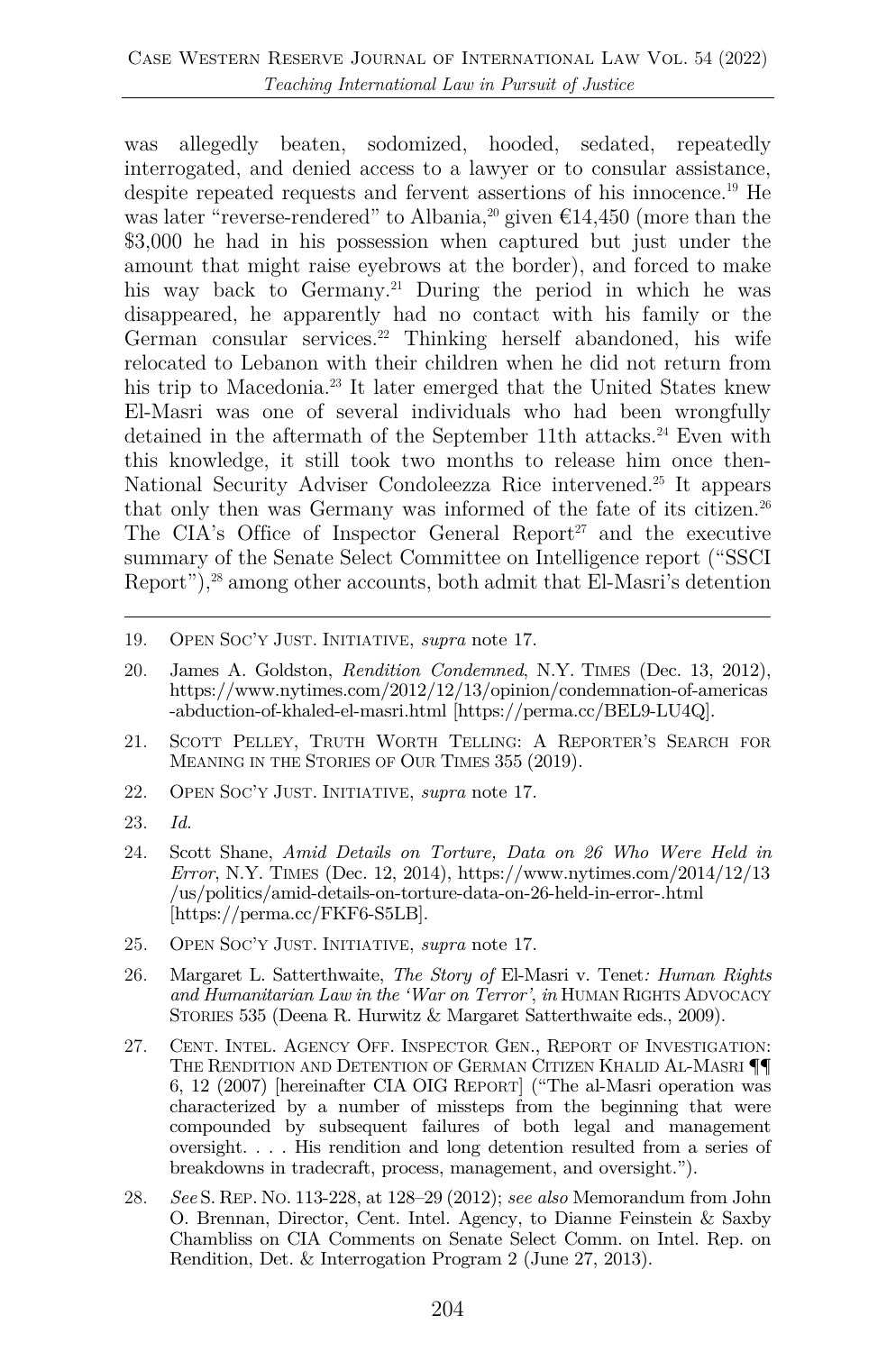was based on a series of cascading mistakes and failures of oversight followed by "bureaucratic infighting" once it appeared that he was innocent of any wrongdoing.<sup>29</sup> The two individuals most involved with these events received only an oral admonition.<sup>30</sup>

For this exercise, I provide the students with the following prompt:

You are a lawyer and the director of the national security and counterterrorism program for a major international nongovernmental organization ("NGO") called the Human Rights Initiative ("HRI"). HRI employs all the usual tools of human rights NGOs: report writing and "naming and shaming" campaigns to raise public awareness; lobbying national governments and international bodies; capacity building; and strategic litigation. HRI field offices are extremely important to its operations, and HRI takes care to be sensitive to local social and political conditions and tries to build relationships with governments and other civil society organizations in the countries in which it operates. HRI particularly prizes its ability to work with government officials on solving difficult human rights problems, and views its reputation as a reasonable and effective partner as an important, though intangible, asset. HRI has recently taken on Khalid El-Masri as a client. For class, please come prepared to discuss the following questions: What human rights violations are implicated by El-Masri's experience? Who is responsible? Where might you pursue litigation? Against whom or which entity? How would you—as a practical matter—put together his case(s)? What other legal and advocacy options are available to you?

Once we are convened, the first question I pose relates to the rights violated. This is intuitive to the students, who variously invoke international human rights language and the domestic analogues they have studied in their criminal law or tort courses. They immediately identify the prohibitions against arbitrary detention,<sup>31</sup> torture, and other forms of physical and psychological mistreatment. Students who

<sup>29.</sup> CIA OIG REPORT, *supra* note 27, ¶ 198.

<sup>30.</sup> S. REP. NO. 113-228, *supra* note 28, at 129–30 n.762.

<sup>31.</sup> Students can discuss what renders a detention "arbitrary" under international law. The Working Group on Arbitrary Detention has determined that a deprivation of liberty is arbitrary if it falls within one or more categories: when it is impossible to identify the legal basis justifying the detention (Category I), when the deprivation of liberty infringes upon the ability to exercise other rights or freedoms (Category II), when the individual is deprived of fair trial rights (Category III), when the individual is a refugee or asylum seeker and is subjected to administrative custody without judicial review (Category IV), or when the detention is discriminatory (Category V). U.N. High Comm'r for Refugees, *Engaging with the Working Group on Arbitrary Detention*, ¶ 3 (Nov. 6, 2018).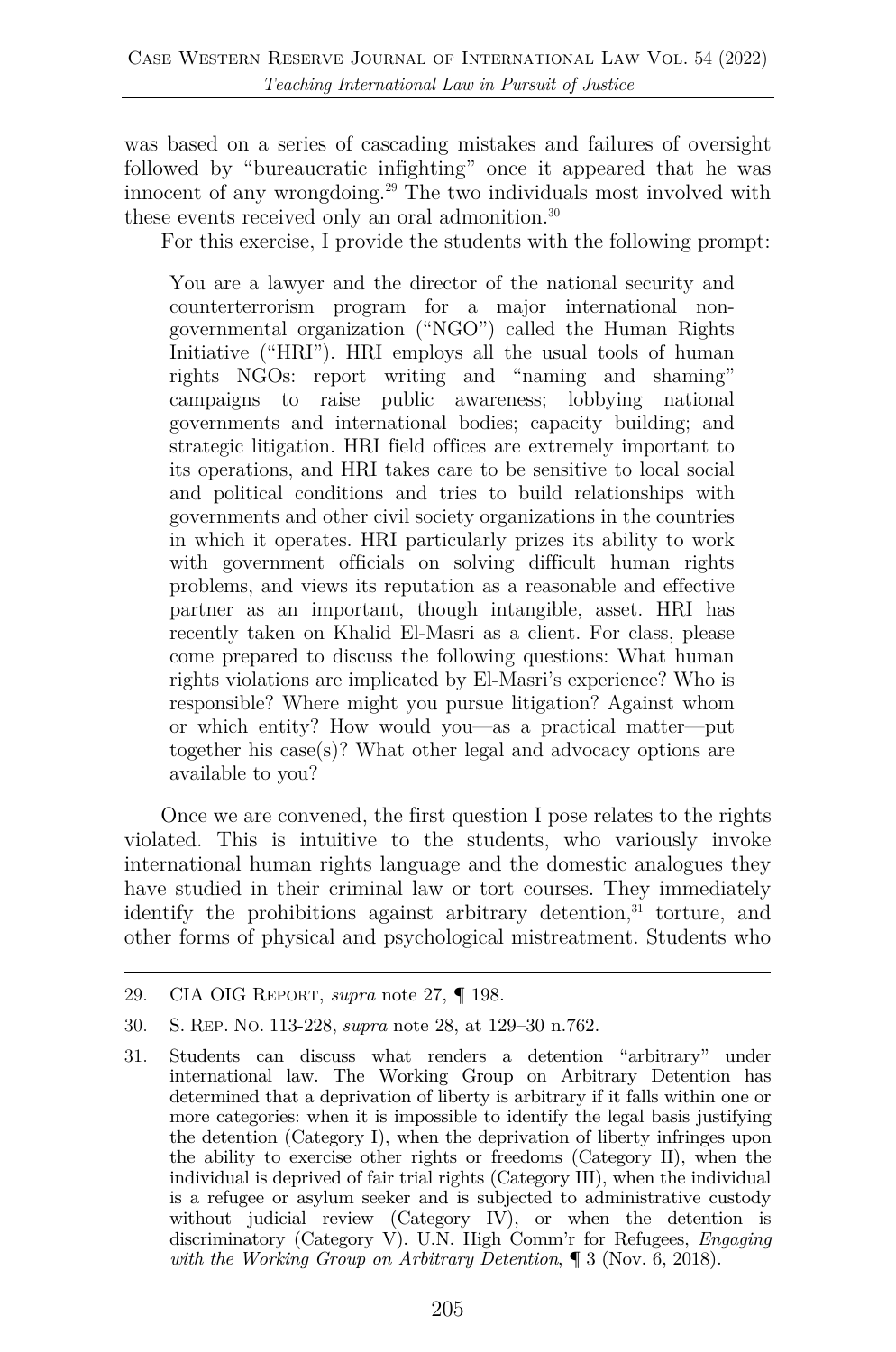have worked in Latin America will inevitably be familiar with the concept of the disappearance, $32$  which encapsulates much of what El-Masri experienced.33 This occasions a discussion of the spectrum of harm recognized by international law, which includes torture at the extreme end and various forms of cruel, inhuman, or degrading treatment toward the other, and the difficulty of quantifying these gradations.34 The lack of an equivalent to the tort of intentional (or even negligent) infliction of emotional distress offers an opportunity to discuss the central role that gravity plays in delineating the reach of international human rights and international criminal law.35

Although the students invariably start with the violations of physical integrity rights experienced by El-Masri, many will also identify the secondary rights at issue: to be informed of the charges against you, to appear before a judge, and to enjoy due process, even when accused of heinous crimes. Occasionally, those who have studied public international law will raise the issue of consular rights<sup>36</sup> and *non*-

- 33. International Convention for the Protection of All Persons from Enforced Disappearances, Dec. 23, 2010, 2716 U.N.T.S. 3–4 [hereinafter ICPPED]. Although it was ratified by Albania in 2007, the treaty did not enter into force until 2010. Neither the United States nor Macedonia has ratified it. *International Convention for the Protection of All Persons from Enforced Disappearance*, U.N. TREATY COLLECTION, https://treaties.un.org/page s/ViewDetails.aspx?src=TREATY&mtdsg\_no=IV-16&chapter=4 [https ://perma.cc/7TGX-NXNJ].
- 34. Convention Against Torture and Other Cruel, Inhuman or Degrading Treatment or Punishment, June 26, 1987, 1465 U.N.T.S. 85, 113, 116 [hereinafter Torture Convention]. It can be useful to point out that the major human rights treaties, except the Torture Convention, prohibit torture and cruel, inhuman and degrading treatment ("CIDT") in the same provision. *See, e.g.*, European Convention for the Protection of Human Rights and Fundamental Freedoms art. 3, Nov. 4, 1950, 213 U.N.T.S. 222 ("No one shall be subjected to torture or to inhuman or degrading treatment or punishment."). As such, human rights institutions will often find a violation of Article 3 without parsing whether the conduct in question constituted torture *per se*. *See, e.g.*, Çelik v. Turkey, App. No. 34461/07, EUR. CT. H.R. ¶ 44 (2011).
- 35. *See* MARGARET M. DEGUZMAN, SHOCKING THE CONSCIENCE OF HUMANITY: GRAVITY AND THE LEGITIMACY OF INTERNATIONAL CRIMINAL LAW (2020).
- 36. Article 36 of the Vienna Convention establishes that nationals of Member States are entitled to communicate with consular personnel of their home state if taken into custody. Vienna Convention on Consular Relations, Mar. 19, 1967, 596 U.N.T.S. 261. *See also* Medellín v. Texas, 552 U.S. 491, 552 (2008).

<sup>32.</sup> *See generally* Vladimir Hernandez, *Painful Search for Argentina's Disappeared*, BBC (Mar. 24, 2013), https://www.bbc.com/news/worldlatin-america-21884147 [https://perma.cc/G4J4-6YMU].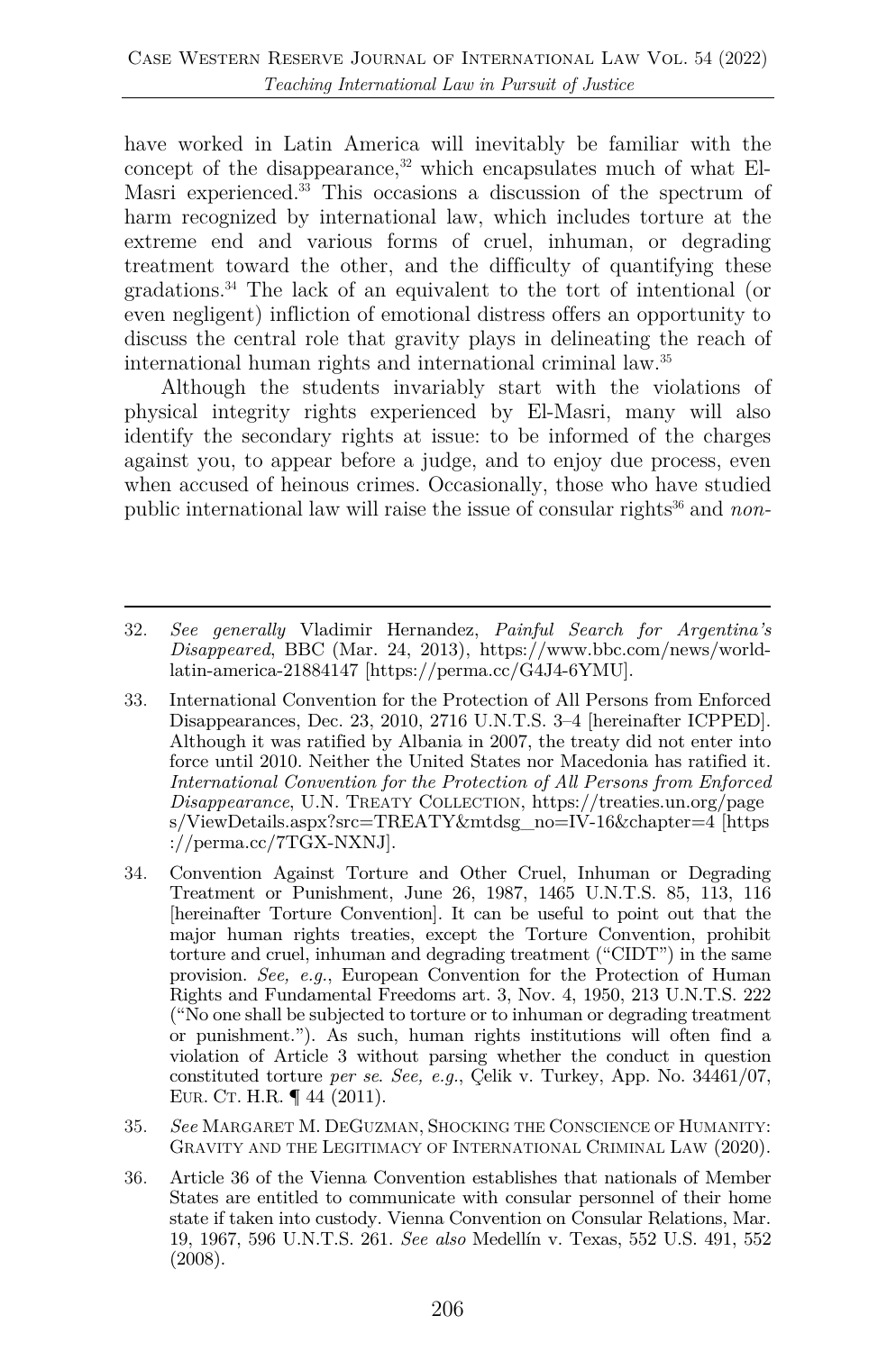$refoulement<sup>37</sup>$  as well. Someone will invariably note that El-Masri's family might also have claims against those responsible for the disappearance of their loved one. This enables a discussion of the cognizability of economic, social, and cultural rights, such as the right to family,<sup>38</sup> as well as the overarching rights to a remedy and to judicial protection and the emerging right to truth.39 Later in the course, we read cases in which the family members of victims and survivors are able to recover for the psychological and economic harm they experienced by virtue of harm to another.<sup>40</sup>

Once the implicated rights are identified, I can map the corresponding treaties, highlighting which ones have been ratified by the United States and other States involved in this rendition. This occasions a quick discussion about the domestic enforcement of treaty

- 38. International Covenant on Economic, Social and Cultural Rights arts. 10– 11, Jan. 3, 1976, 993 U.N.T.S. 3, 3–4.
- 39. Human Rights Council Res. 9/11, U.N. Doc. A/HRC/9/11, at 2 (Sept. 24, 2008); Human Rights Council Res. 12/12, U.N. Doc. A/HRC/12/12, at 2 (Oct. 12, 2009) (recognizing "the right of the victims of gross violations of human rights and the right of their relatives to the truth about the events that have taken place, including the identification of the perpetrators of the facts that gave rise to such violations."); Rep. of the Working Grp. on Enforced & Involuntary Disappearances, U.N. Doc.  $A/HRC/16/48$ ,  $\P$  39 (Jan. 26, 2011). *See also* ICPPED, *supra* note 33, at art. 12.
- 40. *See, e.g.*, Serrano Cruz Sisters v. El Salvador, Merits, Reparations and Costs, Judgment, Inter-Am. Ct. H.R. (ser. C) No. 131, ¶¶ 160, 198 (Sept. 9, 2005) (holding that the State must provide compensation as well as free medical and psychological care to the next of kin of two sisters disappeared during the Salvadoran dirty war). The Serrano Cruz Sisters case is also ideal for teaching temporal jurisdiction as well as the concept of a continuing violation. *See also* Rep. of the Working Grp. on Enforced & Involuntary Disappearances, *supra* note 39, ¶ 39.

<sup>37.</sup> This concept finds expression in the Refugee Convention and applies to those refugees who might face persecution were they to be returned to their home State and whom the State does not have a reasonable basis for regarding as a danger to the community. Convention Relating to the Status of Refugees art. 33, Apr. 22, 1954, 189 U.N.T.S. 137, 176. Someone like El-Masri, who would not qualify as a refugee *per se*, could invoke an analogous provision in the Torture Convention. *See* Torture Convention, *supra* note 34, at art. 3; Written Submissions on Behalf of Amnesty International and the International Commission of Jurists, El-Masri v. The Former Yugoslav Republic of Maced., App. No. 39630/09 (May 16, 2012).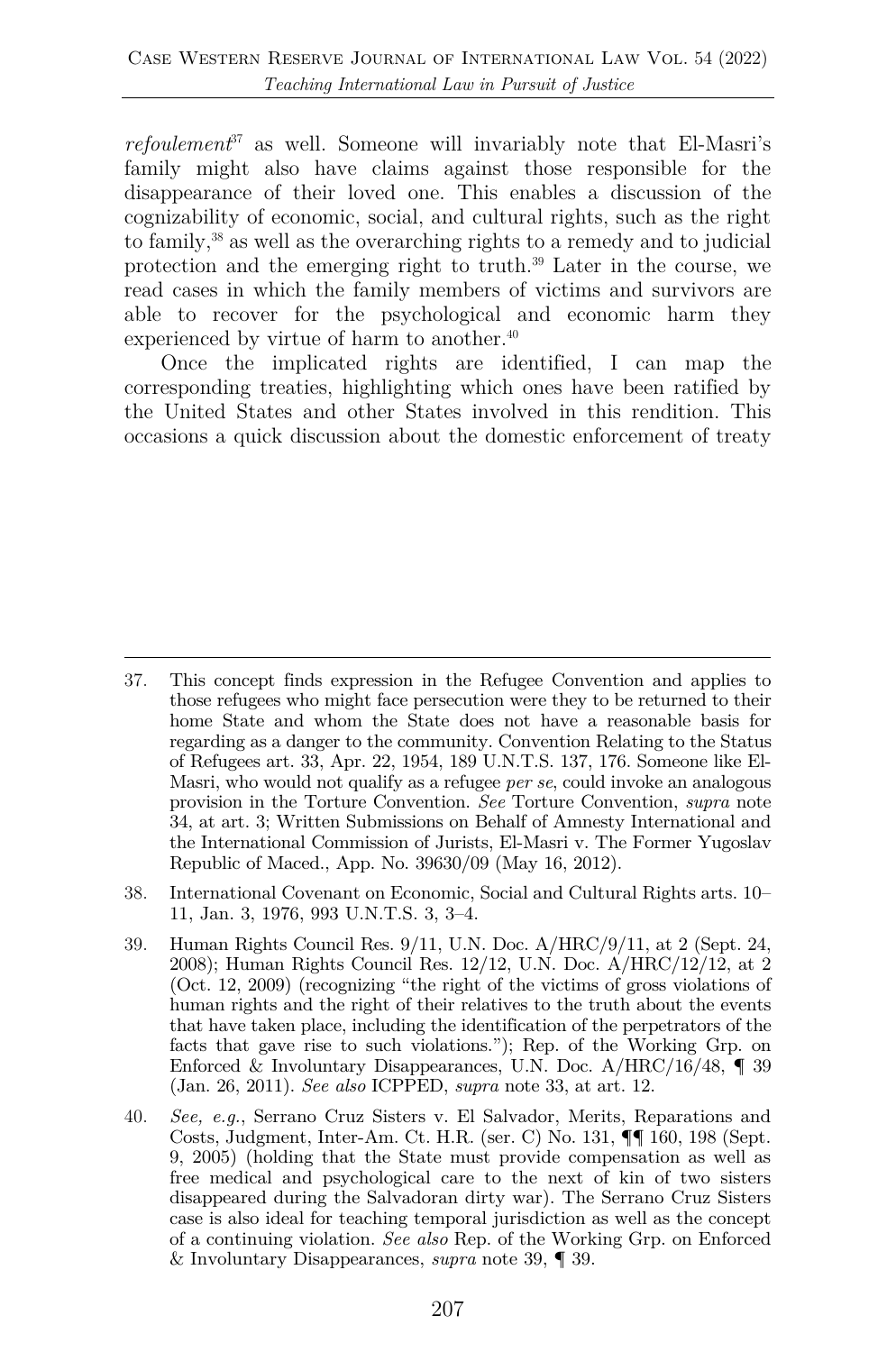norms, the challenges of treaty ratification in the U.S. Senate,<sup>41</sup> and the United States' exceptionally dualist approach.<sup>42</sup>

The next major question requires students to identify the individuals and entities responsible for this chain of events. The students will start with the United States itself, focusing in on those officials in leadership positions who devised and authorized the extraordinary rendition program (e.g., George Tenet who headed the CIA),43 the lawyers who offered legal cover to their clients both before and after policies and practices were in place (e.g., John Yoo of Berkeley Law),<sup>44</sup> the psychologists who peddled dubious justifications and theories (e.g., John "Bruce" Jessen and James Mitchell),<sup>45</sup> and the individual operatives deployed to carry out the operation.<sup>46</sup> Attention then shifts to the other States implicated in the rendition—Macedonia, Afghanistan, and, to a lesser extent, Albania—as well Germany, which arguably fell short when it comes to offering diplomatic protection to

- 41. John Cary Sims, *The Asymmetrical Nature of the U.S. Treaty Processes and the Challenges that Poses for Human Rights*, 30 HAMLINE J. PUB. L. & POL'Y 223, 223 (2008) ("The structural and political realities of U.S. treaty processes raise grave difficulties for efforts to make the United States a full participant in the global system of human rights treaties.").
- 42. Curtis A. Bradley, Breard*, Our Dualist Constitution, and the Internationalist Conception*, 51 STAN. L. REV. 529, 530–31 (1999). *But see* David Sloss, *Domestic Application of Treaties*, *in* THE OXFORD GUIDE TO TREATIES 355 (Duncan Hollis ed., 2d. ed. 2020).
- 43. El-Masri v. United States, 479 F.3d 296, 300 (4th Cir. 2007).
- 44. *What Went Wrong: Torture and the Office of Legal Counsel in the Bush Administration: Hearing Before the Subcomm. on Admin. Oversight & the Courts of the S. Comm. on the Judiciary*, 111th Cong., (2009) (statement of David Luban, Prof. of L., Geo. Univ. L. Ctr.). The Department of Justice's Office of Professional Responsibility concluded that Yoo committed "intentional professional misconduct" and recommended disciplinary action. DEP'T JUSTICE, OFF. PROF. RESP., INVESTIGATION INTO THE OFFICE OF LEGAL COUNSEL'S MEMORANDA CONCERNING ISSUES RELATING TO THE CENTRAL INTELLIGENCE AGENCY'S USE OF "ENHANCED INTERROGATION TECHNIQUES" ON SUSPECTED TERRORISTS 251, 254 (2009). However, the late David Margolis declined to refer Yoo to the Pennsylvania bar. *See* Memorandum from David Margolis, Assoc. Deputy Att'y Gen., to Eric Holder, Jr., Att'y Gen. (Jan. 5, 2010).
- 45. *See generally Salim et al. v. Mitchell et al.*, ACLU WASH., https://www. aclu-wa.org/cases/salim-et-al-v-mitchell-et-al-0 [https://perma.cc/HS8S-CEJ6]. A case against the psychologists ultimately settled on the eve of trial after the court rejected defendants' political question and derivative sovereign immunity claims. *See Salim v. Mitchell—Lawsuit Against Psychologists Behind CIA Torture Program*, ACLU (Aug. 17, 2017), https://www.aclu.org/cases/salim-v-mitchell-lawsuit-against-psyc hologists-behind-cia-torture-program [https://perma.cc/N3CH-TU5Z].
- 46. *El-Masri*, 479 F.3d at 300.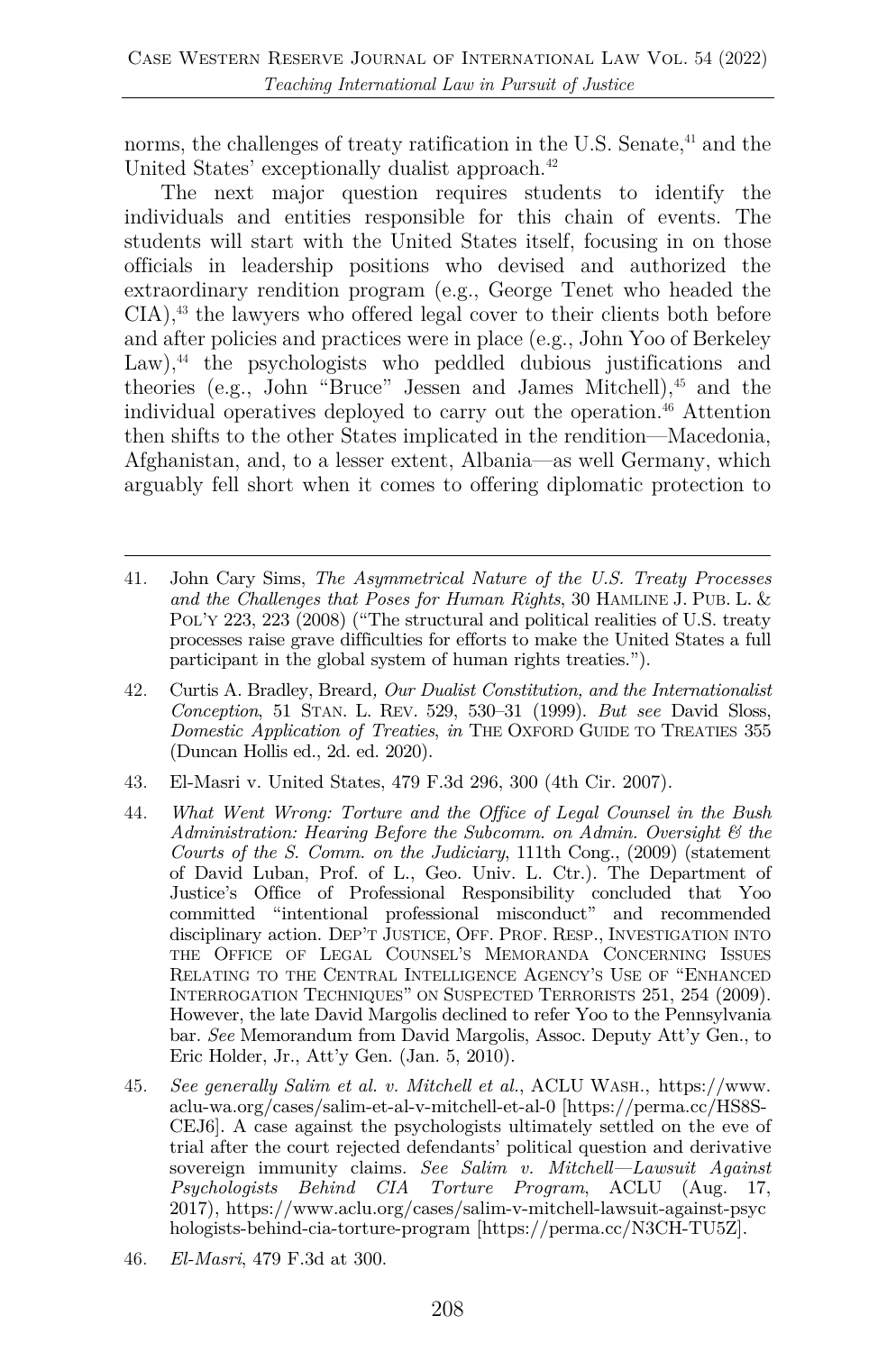its citizen.47 Eventually, someone will suggest investigating the corporate entities that enabled this fact pattern, including Premier Executive Transport Services, Inc. and Jeppesen Dataplan, Inc., the private aviation companies that allegedly transported El-Masri and others between the various detention centers.48

Once the students have identified the rights that were violated and a set of potential defendants/respondents, they must next consider how they—as lawyers—can achieve some measure of justice for their client. This necessitates a discussion of the interlocking types of criminal versus civil relief that might be pursued; the distinction between retributive versus restorative justice; and the available fora, both domestic and international. No doubt because they have enrolled in an international law course, students immediately look to the international courts, with the International Criminal Court ("ICC") enjoying pride of place. Most students understand that the United States has not ratified the Rome Statute and that the ICC adjudicates individual criminal responsibility (*vice* State responsibility).49 I use this occasion in the simulation to outline the ICC's more limited jurisdictional regime, including the lack of any corporate or entity liability.<sup>50</sup> Students immediately recognize a slim basis for territorial jurisdiction given that some of the events in question took place in Afghanistan and Albania, both ICC Member States.<sup>51</sup> The issue of prosecutorial discretion looms

- 49. Sydney McKenney, *The United States' Need to Ratify the Rome Statute*, E-INTERNATIONAL RELS. (May 17, 2013), https://www.e-ir.info/2013/05 /17/the-united-states-need-to-ratify-the-rome-statute/ [https://perma.cc /MRC8-8S83].
- 50. Rome Statute of the International Criminal Court art. 25(1), July 1, 2002, 2187 U.N.T.S. 3 [hereinafter Rome Statute] ("The Court shall have jurisdiction over natural persons"). *See* Andrew Clapham, *The Question of Jurisdiction Under International Criminal Law over Legal Persons: Lessons from the Rome Conference on an International Criminal Court*, *in* LIABILITY OF MULTINATIONAL CORPORATIONS UNDER INTERNATIONAL LAW 139, 171–72 (Menno T. Kamminga & Saman Zia-Zarifi eds., 2000).
- 51. Indeed, the previous Prosecutor indicated that her investigation of the Afghanistan situation would involve crimes committed on Afghan territory as well as "other alleged crimes that have a nexus to the armed conflict in Afghanistan and are sufficiently linked to the situation and were committed

<sup>47.</sup> For a history of this obligation, see the seminal text by Edwin M. Borchard, *Basic Elements of Diplomatic Protection of Citizens Abroad*, 7 AM. J. INT'L L. 497 (1913).

<sup>48.</sup> Many of these were reportedly front companies. *See* Dana Priest, *Jet Is an Open Secret in Terror War*, WASH. POST (Dec. 27, 2004), https://www.w ashingtonpost.com/archive/politics/2004/12/27/jet-is-an-open-secret-in-te rror-war/260d0543-c0b5-4014-aeb1-969cab4ba5aa/ [https://perma.cc/HH2 C-5W52]; Jane Mayer, *The C.I.A.'s Travel Agent*, NEW YORKER (Oct. 22, 2006), https://www.newyorker.com/magazine/2006/10/30/the-c-i-a-stravel-agent [https://perma.cc/W7QA-CFSV].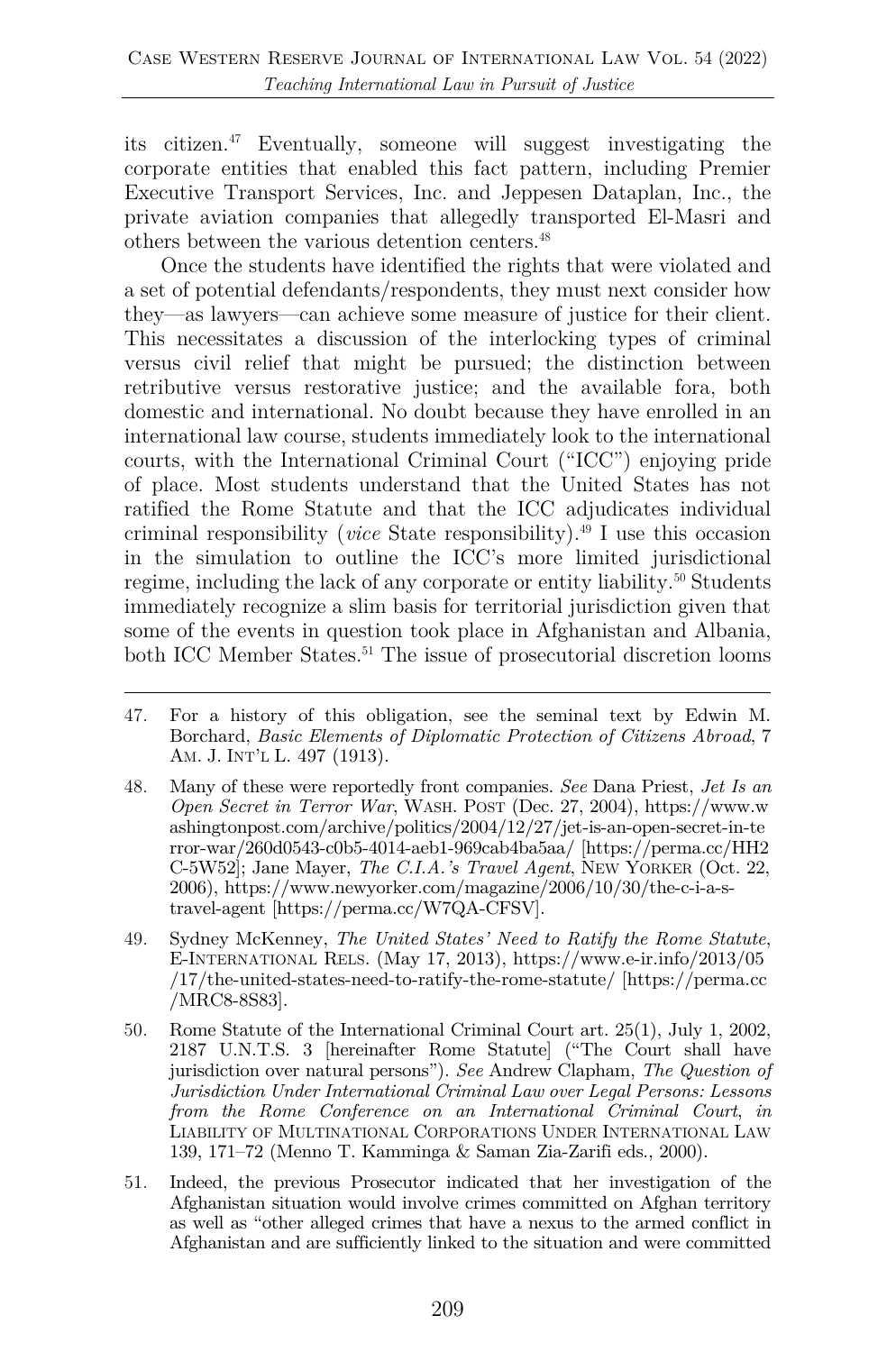large here, and students are invited to discuss how they might bring their client's plight to the attention of the ICC Prosecutor through Article 15 of the Rome Statute or otherwise.<sup>52</sup> The students then discuss how the Prosecutor is likely to receive such a petition given resource constraints, the enormity of the Afghan crime base, and the political costs of pursuing a matter involving the United States.<sup>53</sup>

Once the limits of the ICC's territorial and personal jurisdiction are apparent, we then shift gears to consider the viability of the system of State responsibility. I briefly explain the abortive effort within the International Law Commission to conceptualize State criminality<sup>54</sup> and then turn our attention to the consent-based jurisdiction of the International Court of Justice ("ICJ"). Given that the ICJ's jurisdiction is limited to matters between States, with no direct access by individuals,55 the students must consider what it would take for Germany to espouse the rights of its national.<sup>56</sup> They recognize that this might be unlikely given that Germany has been a close U.S. ally, although this relationship was painfully strained in connection with the so-called "Global War on Terror."57

on the territory of other States Parties." *See* Situation in the Islamic Republic of Afghanistan, Case No. ICC-02/17, Request for Authorisation of an Investigation Pursuant to Article 15,  $\P$  1 (Nov. 20, 2017). The current Prosecutor later announced his intent to prioritize crimes by Taliban and ISIS-K perpetrators. *See* Press Release, Karim A. A. Khan QC, Statement of the Prosecutor of the International Criminal Court Following the Application for an Expedited Order Under Article 18(2) Seeking Authorization to Resume Investigations in the Situation in Afghanistan (Sept. 27, 2021), https://web.dev.icc-cpi.int/news/statement-prosecutor-int ernational-criminal-court-karim-khan-qc-following-application [https://per ma.cc/M26D-V8M8] [hereinafter Statement of Karim A. A. Khan QC].

- 52. Rome Statute, *supra* note 50, at art. 15(2) (allowing the Prosecutor to consider information from non-governmental organizations in determining whether to initiate an investigation *proprio motu*).
- 53. *See* Alex Whiting, *An ICC Investigation of the U.S. in Afghanistan: What Does It Mean?*, JUST. SEC. (Nov. 3, 2017), https://www.justsecurity.org /46687/icc-investigation-u-s-afghanistan-mean/ [https://perma.cc/XV6 N-PDHG].
- 54. *See* Andreas Zimmermann & Michael Teichmann, *State Responsibility for International Crimes*, *in* SYSTEM CRIMINALITY IN INTERNATIONAL LAW 298, 298 (André Nollkaemper & Harmen van der Wilt eds., 2009).
- 55. ICJ Statute, *supra* note 2, at art. 34(1) ("Only states may be parties in cases before the Court.").
- 56. *See* Maximilian Koessler, *Government Espousal of Private Claims Before International Tribunals*, 13 U. CHI. L. REV. 180, 180 (1945).
- 57. *See generally* James M. McCormick, *The War on Terror and Contemporary U.S.-European Relations*, *in* AMERICA'S "WAR ON TERRORISM": NEW DIMENSIONS IN U.S. GOVERNMENT AND NATIONAL SECURITY 209 (John E. Owens & John W. Dumbrell eds., 2008) (tracing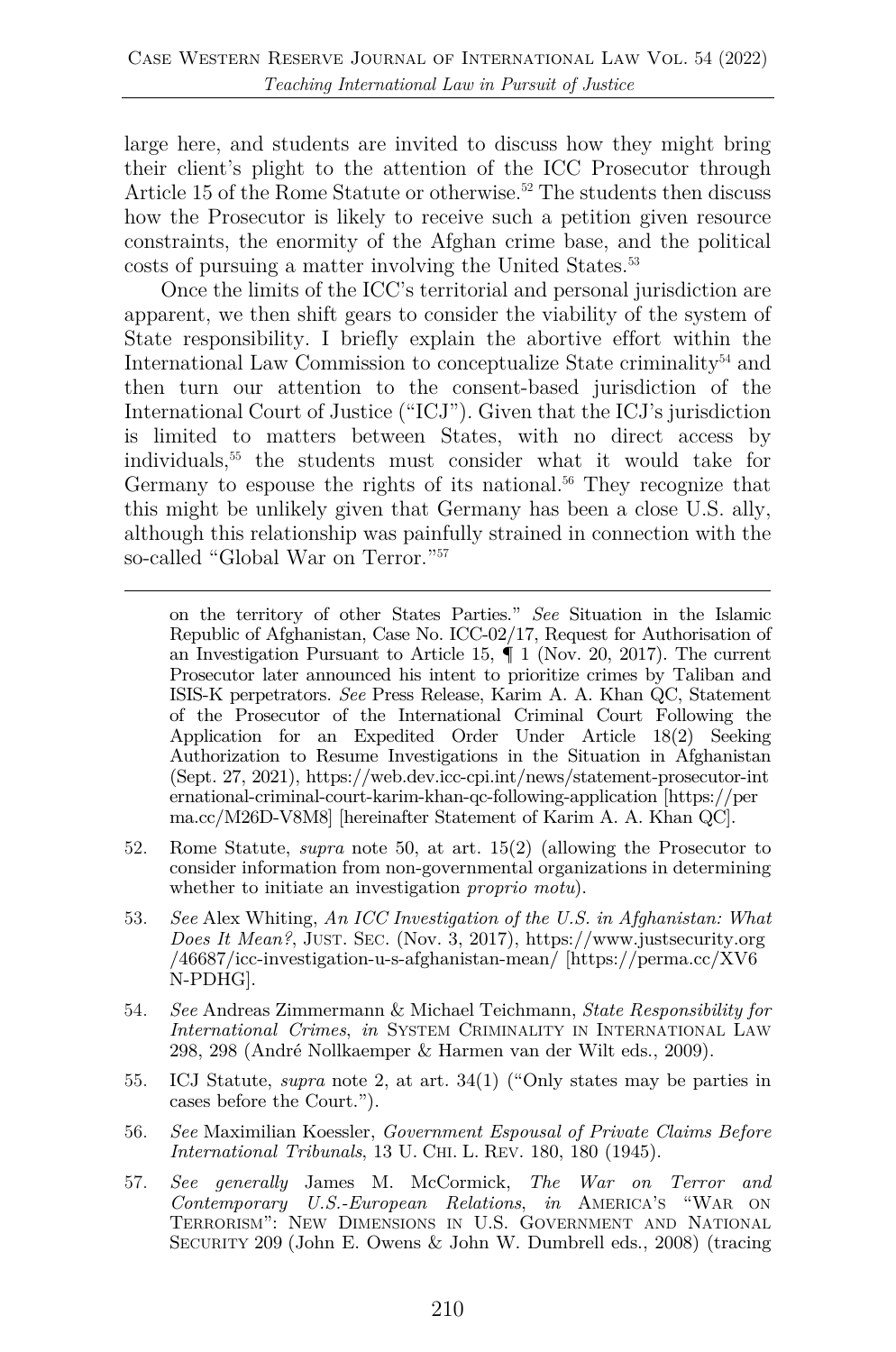As an alternative, I introduce the compromissory clauses found in many multilateral treaties indicating that any dispute arising out of the interpretation or application of the treaty—including questions of State responsibility—can go before the ICJ.58 This invites a quick discussion about the recent *erga omnes* disputes initiated by the Gambia against Myanmar on behalf of the Rohingya Muslim minority under the Genocide Convention<sup>59</sup> and by Canada, <sup>60</sup> later joined by the Netherlands, <sup>61</sup> against Syria under the Torture Convention. Students can discuss what must have transpired for these States' officials to overcome their seemingly natural reticence to formally accuse a fellow sovereign of human rights abuses and invoke a supranational dispute resolution mechanism with respect to allegations that may not directly implicate their immediate sovereign interests.

Students are intrigued by the ICJ option but are quickly disabused of its viability when they learn that the United States withdrew from the ICJ's compulsory plenary jurisdiction in 1985 (after being sued by Nicaragua over alleged U.S. support of the *Contras*<sup>62</sup>) and has generally not accepted ICJ jurisdiction over disputes arising in connection with the various human rights treaties. $63$  By way of example, upon ratifying the Torture Convention, the United States entered a reservation to the

- 58. Torture Convention, *supra* note 34, at art. 30.
- 59. *See* Application of the Convention on the Prevention and Punishment of the Crime of Genocide (Gam. v. Myan.), Order, 2020 I.C.J. 3 (Jan. 23).
- 60. *Minister of Foreign Affairs Takes Action on Syria's Human Rights Violations*, GLOB. AFFS. CAN. (Mar. 4, 2021), https://www.canada.ca/ en/global-affairs/news/2021/03/minister-of-foreign-affairs-takes-actionon-syrias-human-rights-violations.html [https://perma.cc/ZT37-RTHS] (announcing Canada's initiation of formal negotiations under the Torture Convention).
- 61. *See* Ministry of Foreign Affs., *The Netherlands Holds Syria Responsible for Gross Human Rights Violations*, GOV'T NETH. (Sept. 18, 2020, 11:34 AM), https://www.government.nl/latest/news/2020/09/18/the-netherla nds-holds-syria-responsible-for-gross-human-rights-violations [https://per ma.cc/98LT-JN5M] (announcing the Dutch decision to invoke Syria's responsibility under the Torture Convention). This matter remains in the mandatory negotiations phase; if negotiations fail, the States can take the matter to the ICJ. *See generally* Balkees Jarrah, *The Netherlands' Action Against Syria: A New Path to Justice*, HUM. RTS. WATCH (Sep. 22, 2020, 9:51 AM), https://www.hrw.org/news/2020/09/22/netherlands-actionagainst-syria-new-path-justice# [https://perma.cc/E74M-JJAQ].
- 62. STEPHEN P. MULLIGAN, CONG. RSCH. SERV., LSB10206, THE UNITED STATES AND THE "WORLD COURT" 1–2 (Oct. 17, 2018).
- 63. *Id.* at 2–3.

the impact of the Bush Administration's war on the United States' European allies). *But see* LaGrand Case (Germ. v. U.S.), Judgment, 2001 I.C.J. 466 (June 27) (alleging violations of the Vienna Convention by the United States).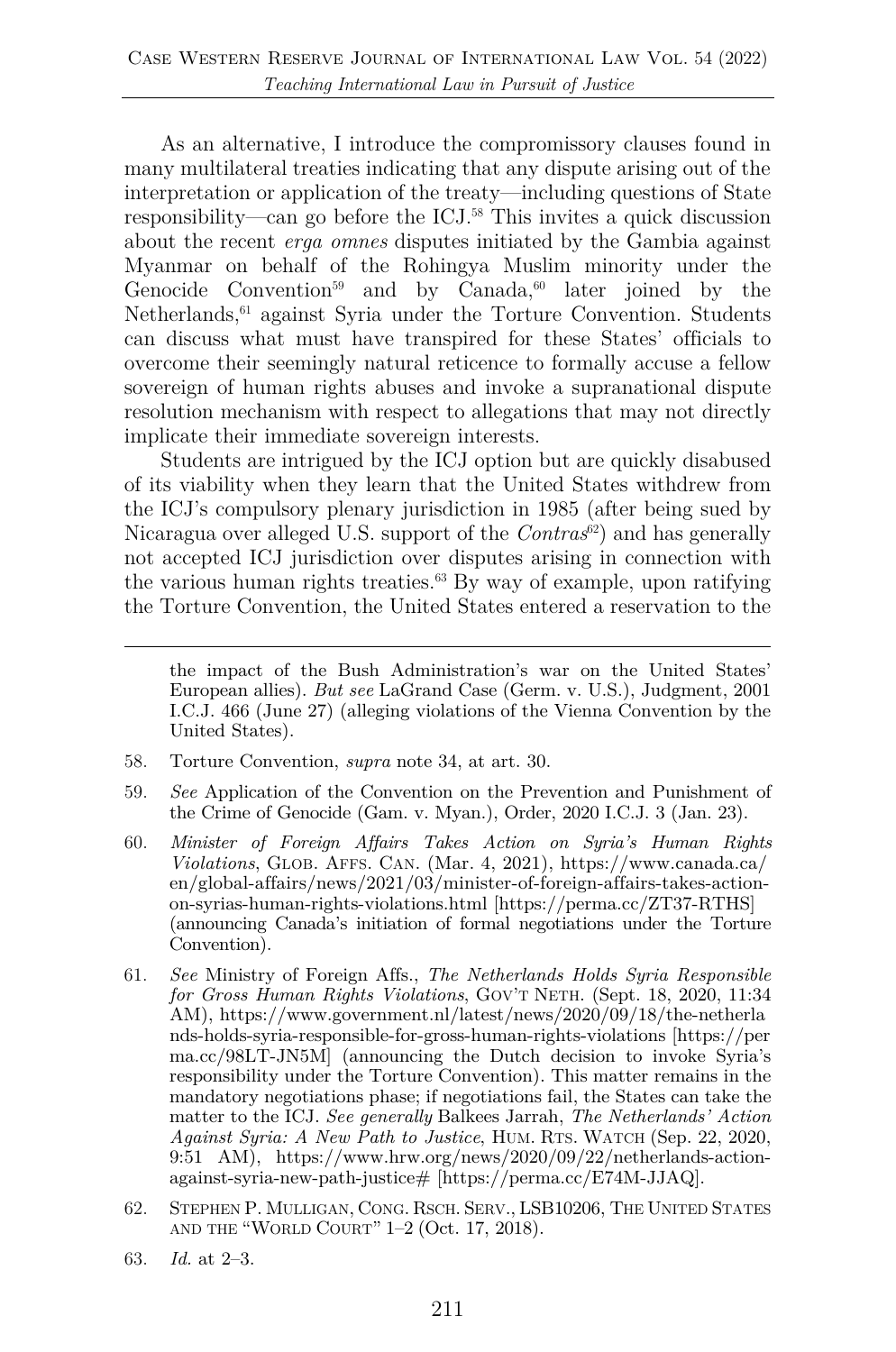effect that it does not consider itself bound by Article 30(1), which grants jurisdiction to the ICJ over "[a]ny dispute . . . concerning the interpretation or application of this Convention."64 The potential for more generic bilateral treaties—such as Treaties of Amity or of Friendship, Commerce and Navigation—to accord ICJ jurisdiction in situations involving alleged human rights abuses remains a possibility.<sup>65</sup>

It often takes some nudging, but attention usually then turns to the regional human rights courts. Students are often unaware of the distinction between the Inter-American Commission on Human Rights (which evaluates the United States' compliance with the American Declaration of the Rights and Duties of Man by virtue of the United States' membership in the Organization of American States) and the Inter-American Court (which does not have jurisdiction over the United States, which has not ratified the American Convention on Human Rights). <sup>66</sup> I can lecture here briefly on efforts to challenge the resort to, and conditions within, the Guantánamo offshore prison before the Inter-American system.<sup>67</sup> Although these petitioners have won important symbolic and doctrinal victories before the Commission in the form of precautionary measures and a merits decision, $68$  the lack of

- 65. For example, jurisdiction in the various cases between Iran and the United States before the ICJ is premised on a bilateral Treaty of Amity, Economic Relations, and Consular Rights. MULLIGAN, *supra* note 62, at 2.
- 66. *See* John Cerone, *The Application of Regional Human Rights Law Beyond Regional Frontiers: The Inter-American Commission on Human Rights and US Activities in Iraq*, 9 AM. SOC'Y INT'L L. INSIGHTS (Oct. 25, 2005). *See generally What Is the IACHR?,* ORG. AM. STATES, https://www.oas.or g/en/IACHR/jsForm/?File=/en/iachr/mandate/what.asp [https://perma. cc/4G9T-FXTP]. The Commission can also host thematic hearings, issue country reports, and make country visits. These raise awareness of human rights issues but have limited relevance for particular cases and do not lead to a determination of the facts or of responsibility.
- 67. For a discussion of these cases and others, see Lisa Reinsberg, *IACHR Condemns Guantánamo Abuses in First "War on Terror" Decision*, JUST. SEC. (July 7, 2020), https://www.justsecurity.org/71150/iachr-condemnsguantanamo-abuses-in-first-war-on-terror-decision/ [https://perma.cc/2 NDZ-S6QM].
- 68. *See, e.g.*, Ameziane v. United States, Case 12.865, Inter-Am. Comm'n H.R., Report No. 29/20, Merits (Apr. 22, 2020) (finding the United States bears "aggravated international responsibility" for the torture and *refoulement* of a former Guantánamo detainee in violation of his rights under the American Declaration).

<sup>64.</sup> *See U.S. Reservations, Declarations, and Understandings, Convention Against Torture and Other Cruel, Inhuman or Degrading Treatment or Punishment*, CONG. REC. S17486-01 (daily ed. Oct. 27, 1990) (noting that the United States "does not consider itself bound by Article 30(1), but reserves the right specifically to agree to follow this or any other procedure for arbitration in a particular case.").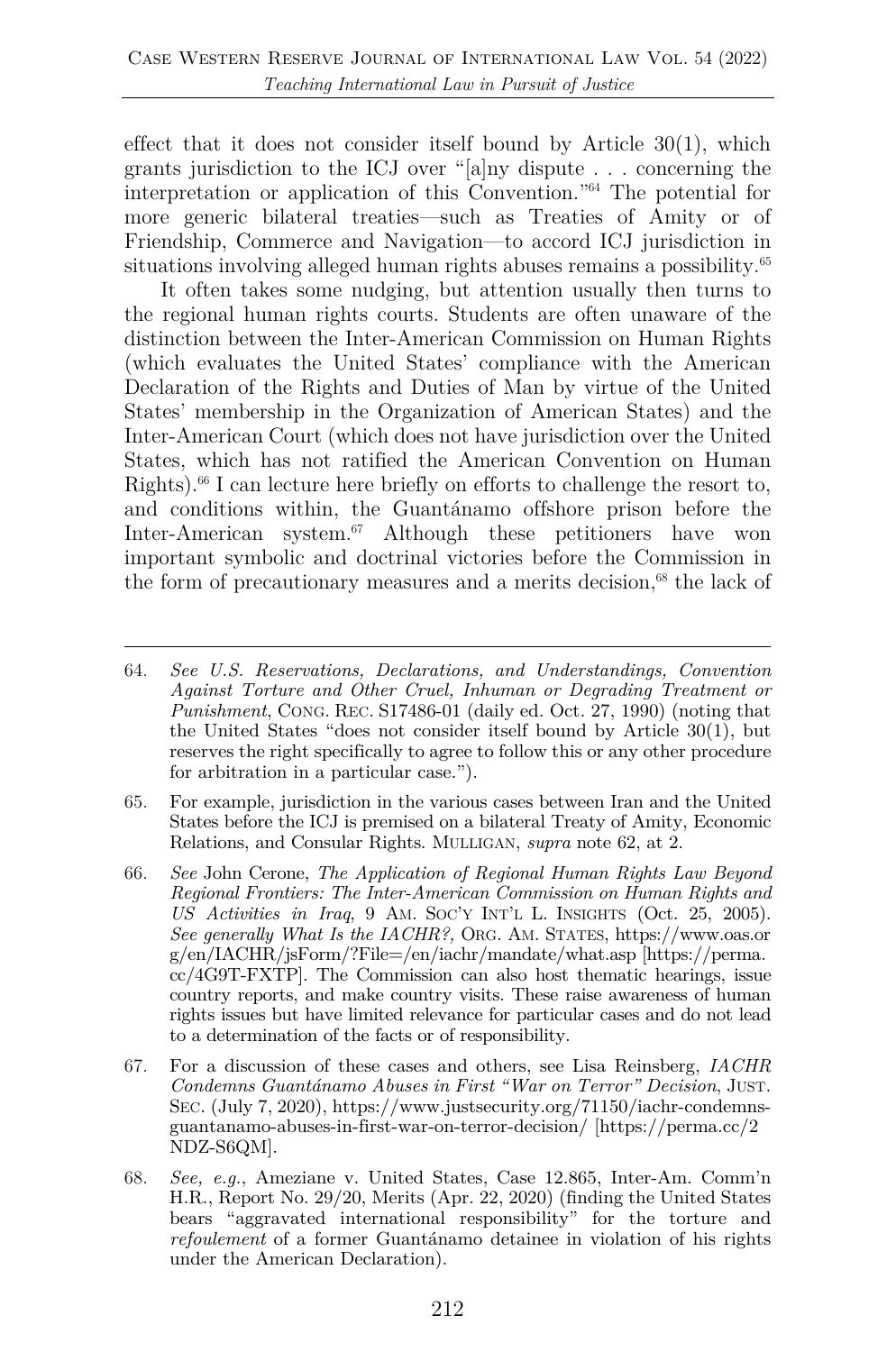an enforceable judgment $69$  has meant that the resolution of this vestige of the Global War on Terror remains locked in domestic political processes. The students assume that any determination by the Commission about El-Masri's experience is likely to achieve the same outcome.

Given the role of several European States in this rendition, the European Court of Human Rights emerges as a much more promising venue, which enables me to lecture briefly about the handful of cases that have gone to judgment against States that lent their territories to the United States during the War on Terror or otherwise failed to adhere to their human rights obligations vis-à-vis extraordinary renditions undertaken within their borders: Italy,<sup>70</sup> Poland,<sup>71</sup> Lithuania,<sup>72</sup> Macedonia,<sup>73</sup> and Romania.<sup>74</sup> In many of these opinions, the Court found the European State liable for its own breaches of international law but also for the wrongful acts committed on its territory and beyond by agents of the United States, which is not directly subject to the Court's jurisdiction.<sup>75</sup> Here, we can discuss the

- 69. The United States has a long-standing position that the American Declaration does not create binding obligations and that the Commission has no jurisdiction over international humanitarian law, the *lex specialis*. Reinsberg, *supra* note 67. The human rights bodies have all insisted that human rights law and humanitarian law are complementary and not mutually exclusive. *See, e.g.*, Human Rights Commission, Op. No. 70/2019, U.N. Doc. E/CN.4/2003/8, **[**¶ 61–64 (Dec. 16, 2002).
- 70. Several of these States remain under the Council of Ministers' enhanced supervision given their failure to fully investigate the underlying allegations and the risk that detainees rendered to the United States might face the death penalty. *See* Nasr & Ghali v. Italy, App. No. 44883/09 (May 23, 2016), https://hudoc.echr.coe.int/eng?i=001-161245 [https://perma.cc/ZH W8-35J6] (noting the enhanced supervision procedure).
- 71. *See* Al Nashiri v. Poland, App. No. 28761/11 (July 24, 2014), https://hud oc.echr.coe.int/eng?i=001-146044 [https://perma.cc/LRP9-SRZV]; Husayn (Zubaydah) v. Poland, App. No. 7511/13 (July 24, 2014), https://hudoc.ech r.coe.int/eng?i=001-146047 [https://perma.cc/WFZ2-FWK4].
- 72. *See* Zubaydah v. Lithuania, App. No. 46454/11 (May 31, 2018), https:// hudoc.echr.coe.int/eng?i=001-183687 [https://perma.cc/P7A8-RRWA].
- 73. El-Masri v. The Former Yugoslav Republic of Macedonia, App. No. 39630 /09 (Dec. 13, 2012), https://hudoc.echr.coe.int/eng?i=001-115621 [https: //perma.cc/5TUN-6HBY].
- 74. *See* Al Nashiri v. Romania, App No. 33234/12 (May 31, 2018), https://hu doc.echr.coe.int/eng?i=001-183685 [https://perma.cc/BK39-8Y4P]. *See generally* Federico Fabbrini, *The European Court of Human Rights: Extraordinary Renditions and the Right to the Truth: Ensuring Accountability for the Gross Human Rights Violations Committed in the Fight Against Terrorism*, 14 HUM. RTS. L. REV. 85 (2013).
- 75. André Nollkaemper, *The ECtHR Finds Macedonia Responsible in Connection with Torture by the CIA, but on What Basis?*, EJIL:TALK!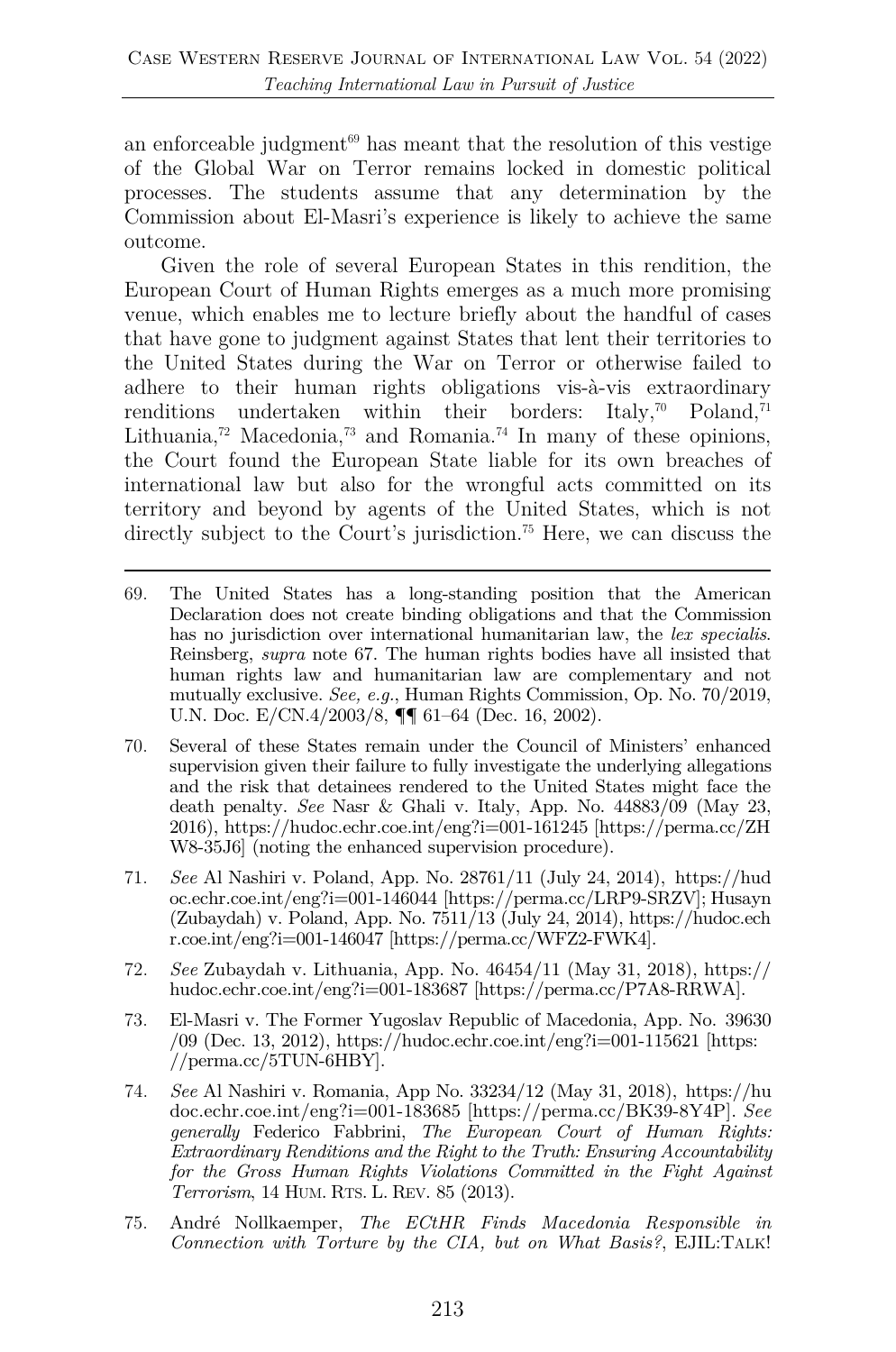large swaths of the globe—encompassing much of Asia and the Middle East—that lack any regional human rights court or institution.<sup>76</sup>

The limits of the regional human rights systems in this context prompts consideration of other multilateral human rights institutions. The human rights treaty bodies—such as the Human Rights Committee, which supervises compliance with the International Covenant on Civil and Political Rights, $\pi$  and the Committee Against Torture, which plays the same role with respect to the Torture Convention78—rise to the fore. That said, the United States rarely opts in to these treaties' optional dispute resolution mechanisms, which generally allow for State-to-State or individual petitions only when the States affirmatively consent to have such claims lodged against them.79 Nevertheless, all of these bodies require States Parties to conduct periodic reporting on their compliance with the terms of the treaties $80$ and some undertake additional enforcement measures, such as the Torture Committee's confidential inquiry procedure for reports of

(Dec. 24, 2012); Martin Scheinin, *The ECtHR Finds the US Guilty of Torture—As an Indispensable Third Party?*, EJIL:TALK! (July 28, 2014), https://www.ejiltalk.org/the-ecthr-finds-the-us-guilty-of-torture-as-anindispensable-third-party/ [https://perma.cc/Y94Y-3R57].

- 76. In the Middle East, the League of Arab States' Arab Human Rights Committee oversees States' implementation of the Arab Charter on Human Rights through periodic reports, although it has no individual petition or enforcement mechanisms. *See Middle East and North Africa*, INT'L JUST. RES. CTR., https://ijrcenter.org/regional/middle-east-andnorth-africa/ (last visited Oct. 25, 2021) [https://perma.cc/X3A8-P3W9]. While there is no Asia-wide human rights institution, the Association of Southeast Asian Nations ("ASEAN") has created a human rights committee. *See About AICHR: Structure, Work and History of the AICHR*, ASEAN INTERGOVERNMENTAL COMM'N ON HUM. RTS., https://aichr.org/about-aichr-2/ [https://perma.cc/85FB-BF3X].
- 77. *Civil and Political Rights: The Human Rights Committee: Fact Sheet No. 15 (Rev. 1)*, OFF. OF HIGH COMM'R OF HUM. RTS. (2005), https://www. ohchr.org/sites/default/files/Documents/Publications/FactSheet15rev.1e n.pdf [https://perma.cc/L5NW-WP7K].
- 78. *Fact Sheet No. 17, The Committee Against Torture*, OFF. OF HIGH COMM'R OF HUM. RTS., https://www.ohchr.org/Documents/Publication s/FactSheet17en.pdf [https://perma.cc/4MY2-8VVL].
- 79. See *Reporting Status for the United States of America*, U.N. TREATY BODY DATABASE, https://tbinternet.ohchr.org/\_layouts/15/TreatyBodyE xternal/Countries.aspx?CountryCode=USA&Lang=EN [https://perma.cc /DF9C-3HAX], for a snapshot of the United States' obligations under these treaties. One exception is the Convention on the Elimination of All Forms of Racial Discrimination ("CERD"), which contains an automatic State-to-State dispute resolution process. *See* Convention on the Elimination of Racial Discrimination art. 11, 660 U.N.T.S. 195 (Jan. 4, 1969). Individual petitions, by contrast, are subject to an opt-in procedure. *Id.* at art. 14.
- 80. *See, e.g.*, Torture Convention, *supra* note 34, at art. 14.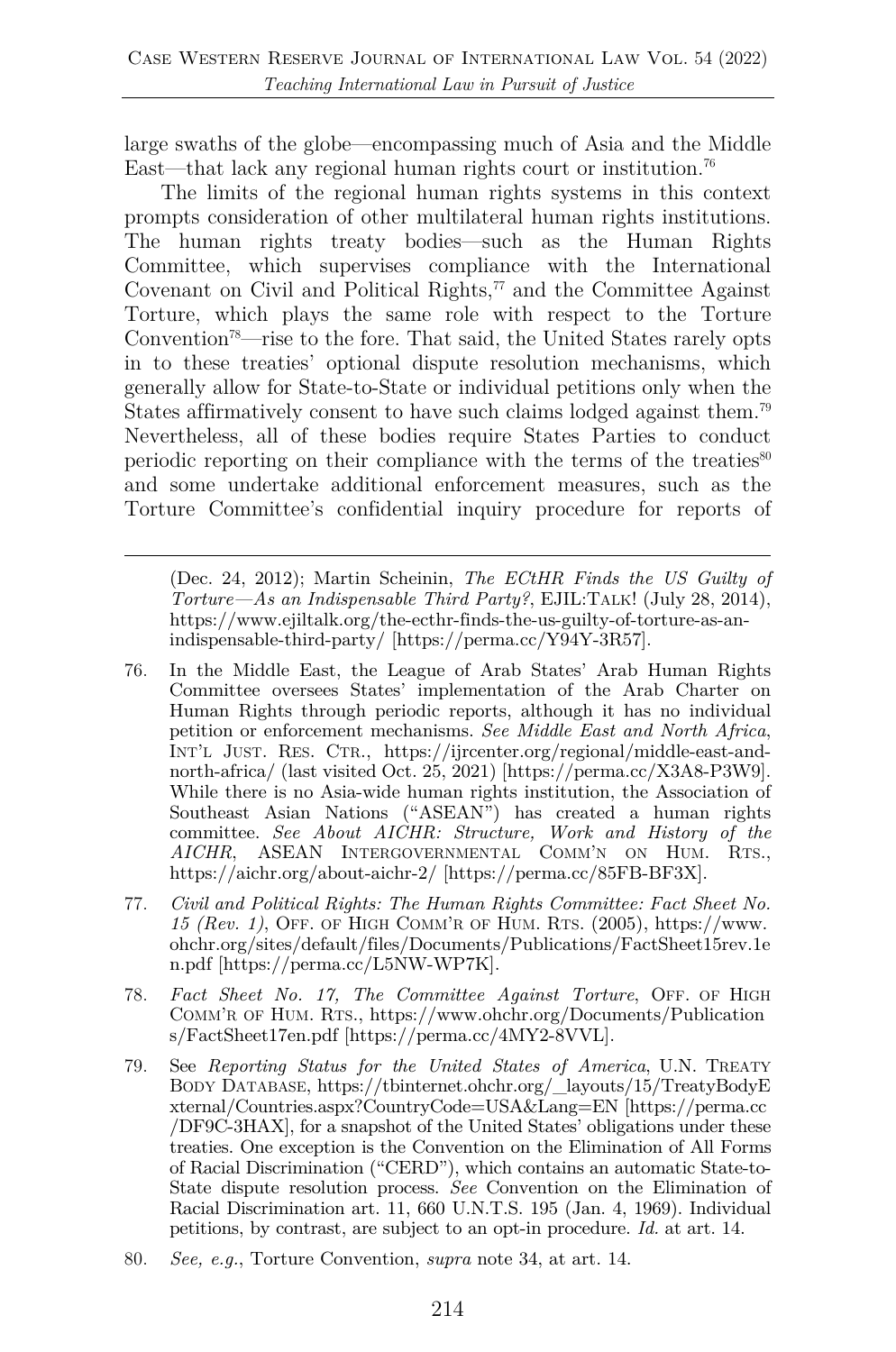systemic torture.<sup>81</sup> Likewise, the U.N. Human Rights Council's Universal Periodic Review mechanism evaluates all U.N. Member States on a periodic basis.<sup>82</sup> Advocates are able to participate in these processes through the production of so-called "shadow reports," which purport to convey the "ground truth" and may counter States' at times self-serving claims of compliance.<sup>83</sup>

In the alternative, resort can be had to the so-called "Special Procedures" of the U.N. Human Rights Council.<sup>84</sup> These entities are authorized to report on concerns and situations falling within their mandates and may ask States to respond to specific allegations.<sup>85</sup> Most relevant for this case study is the U.N. Working Group on Arbitrary Detention  $({}^\alpha WGAD)$ <sup>86</sup>, which is the only body other than the Inter-American Commission that can receive individual human rights complaints against the United States.<sup>87</sup> The WGAD is the only Special

- 81. *See id*.; *Committee Against Torture, Confidential Inquiries Under Article 20 of the Convention Against Torture*, OFF. HIGH COMM'R HUM. RTS. (Dec. 10, 1984), https://www.ohchr.org/EN/HRBodies/CAT/Pages/Inqui ryProcedure.aspx [https://perma.cc/3GEQ-DPD6]. The United States did not indicate at ratification that it does not recognize the competence of the Committee to conduct such an inquiry. *Id.*
- 82. *See Universal Periodic Review*, OFF. HIGH COMM'R HUM. RTS., https://unsdg.un.org/2030-agenda/strengthening-international-humanrights/universal-periodic-review [https://perma.cc/LXM9-VW6K].
- 83. *See, e.g.*, TRUDY BOND ET AL., SHADOW REPORT TO THE UNITED NATIONS COMMITTEE AGAINST TORTURE ON THE REVIEW OF THE PERIODIC REPORT OF THE UNITED STATES OF AMERICA (2014).
- 84. *Special Procedures of the Human Rights Council*, OFF. HIGH COMM'R HUM. RTS., https://www.ohchr.org/EN/HRBodies/SP/Pages/Welcomep age.aspx [https://perma.cc/M7J9-WZWA]. The Human Rights Council itself also has a confidential complaint procedure for systemic violations that builds upon the former "1503 procedure" of the Human Rights Commission. *See Human Rights Council Complaint Procedure*, OFF. HIGH COMM'R HUM. RTS., https://www.ohchr.org/EN/HRBodies/HRC/Comp laintProcedure/Pages/HRCComplaintProcedureIndex.aspx [https://perma.cc/G6AQ-F6SA].
- 85. *Special Procedures of the Human Rights Council*, *supra* note 84.
- 86. In 2005, the then-Commission on Human Rights (later reconstituted as the Human Rights Council) established a mandate for the U.N. Special Rapporteur on the Promotion and Protection of Human Rights and Fundamental Freedoms while Countering Terrorism. *See* Human Rights Commission Res. 2005/80 (Apr. 21, 2005).
- 87. *See Complaints and Urgent Appeals*, OFF. HIGH COMM'R HUM. RTS., https://www.ohchr.org/EN/Issues/Detention/Pages/Complaints.aspx [https://perma.cc/V7F2-X6CP]. The WGAD has entertained a number of petitions concerning individuals detained on Guantánamo and found their detention to be "arbitrary" under international law. *See, e.g.*, Human Rights Council Op. No. 70/2019, U.N. Doc. A/HRC/WGAD/2019/70, at 68 (Jan. 30, 2020); Leïla Zerrougu, Gen. Assembly, Rep. of the Working Grp. on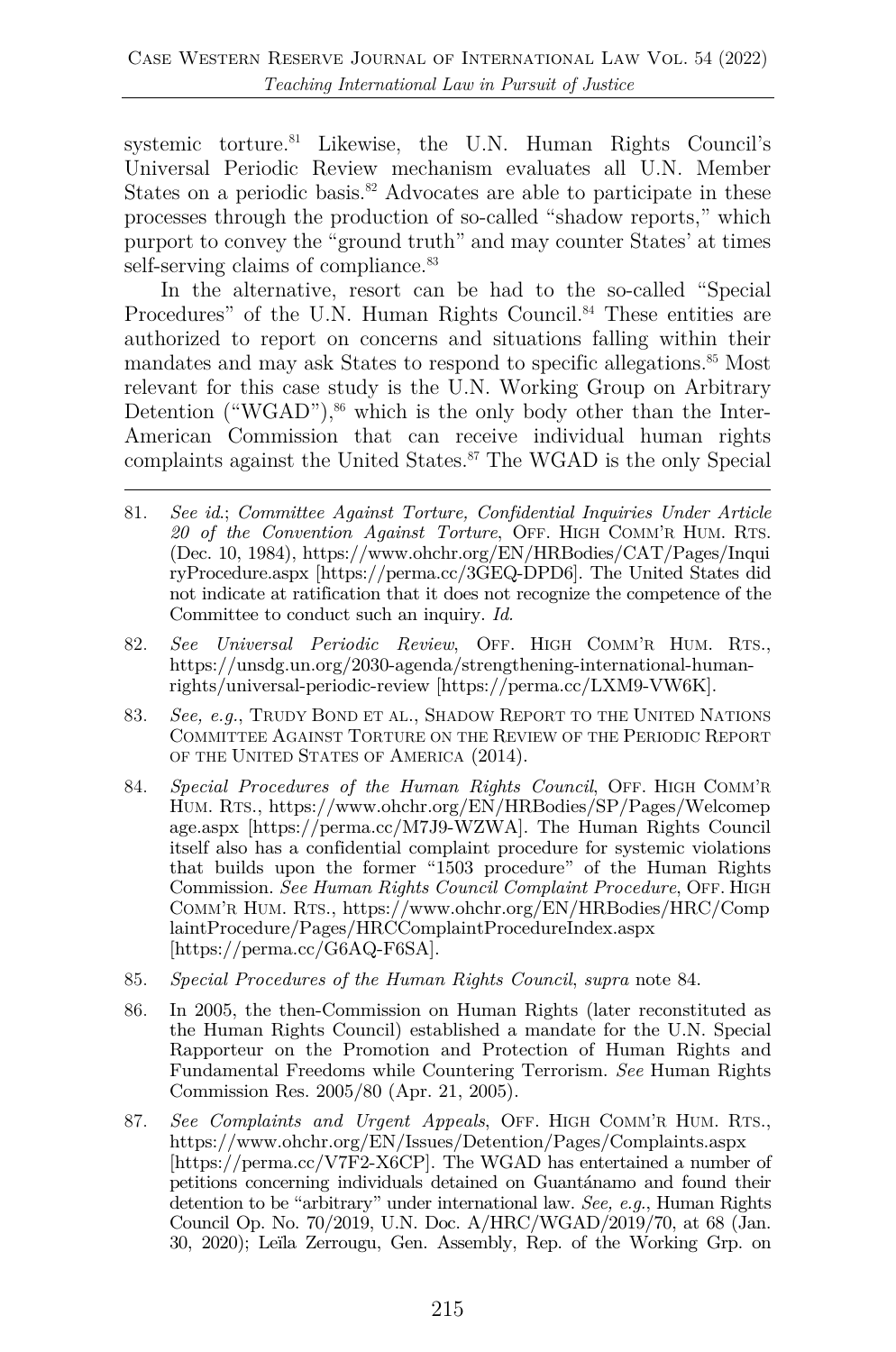Procedure that has been empowered to investigate cases and issue reasoned "opinions" assessing State responsibility with regard to alleged arbitrary detentions; the other Special Procedures engage in dialogic processes with States but do not make their own factual or legal determinations.88 The WGAD cannot investigate, however, if a final decision has been taken by a State in its domestic courts in conformity with its domestic law.<sup>89</sup> None of these institutions is tied to any particular treaty, which weakens the force of their pronouncements, but they can operate without the state's consent, albeit only remotely unless granted access.90

Unless someone brings it up independently, and before they get too excited about these international mechanisms, I eventually introduce the concept of exhaustion of local remedies and have the students opine upon its purpose within international law.<sup>91</sup> The newfound recognition of the centrality of exhaustion in supranational adjudication inevitably shifts the students' attention to domestic courts and remedies. Here, there are multiple legal systems that might exercise standard bases of jurisdiction (nationality<sup>92</sup> and territoriality<sup>93</sup>)—Afghanistan, Albania, Germany, Macedonia, and the United States—plus other States that might be willing to exercise universal jurisdiction over these events. The challenges of pursuing a remedy in each quickly emerge.

When it comes to remedies to be obtained in the United States, the students will explore potential criminal charges and civil claims in equal measure. This invites an introduction to the federal torture statute, which applies to extraterritorial conduct only (not a problem with these

Arbitrary Det., U.N. Doc. A/HRC/4/40, at 32–39 (Jan. 9, 2007) (compiling opinions on multiple Guantánamo detainees).

- 88. *See Complaints and Urgent Appeals*, *supra* note 87.
- 89. *See* Human Rights Commission Res. 1997/50, U.N. Doc. E/CN.4/1997/ 50, ¶ 15 (Apr. 15, 1997).
- 90. The United States, for example, invited the U.N. Special Rapporteur on Extreme Poverty and Human Rights to examine the persistence of extreme poverty in America. *See Statement on Visit to the USA, by Professor Philip Alston, United Nations Special Rapporteur on Extreme Poverty and Human Rights*, OFF. HIGH COMM'R HUM. RTS (Dec. 15, 2017), https://www.ohchr.org/EN/NewsEvents/Pages/DisplayNews.aspx?News ID=22533 [https://perma.cc/JC42-HSLG].
- 91. *See Exhaustion of Domestic Remedies*, INT'L JUST. RES. CTR., https://ijrce nter.org/exhaustion-of-domestic-remedies/ [https://perma.cc/S8AC-TU49].
- 92. *See* Malcom Shaw, *Jurisdiction*, ENCYC. BRITANNICA, https://www.brita nnica.com/topic/international-law/International-organizations [https:// perma.cc/Z9CJ-GCY3] ("The nationality principle permits a country to exercise criminal jurisdiction over any of its nationals accused of criminal offenses in another state.").
- 93. *Id.* ("According to the territorial principle, states have exclusive authority to deal with criminal issues arising within their territories.").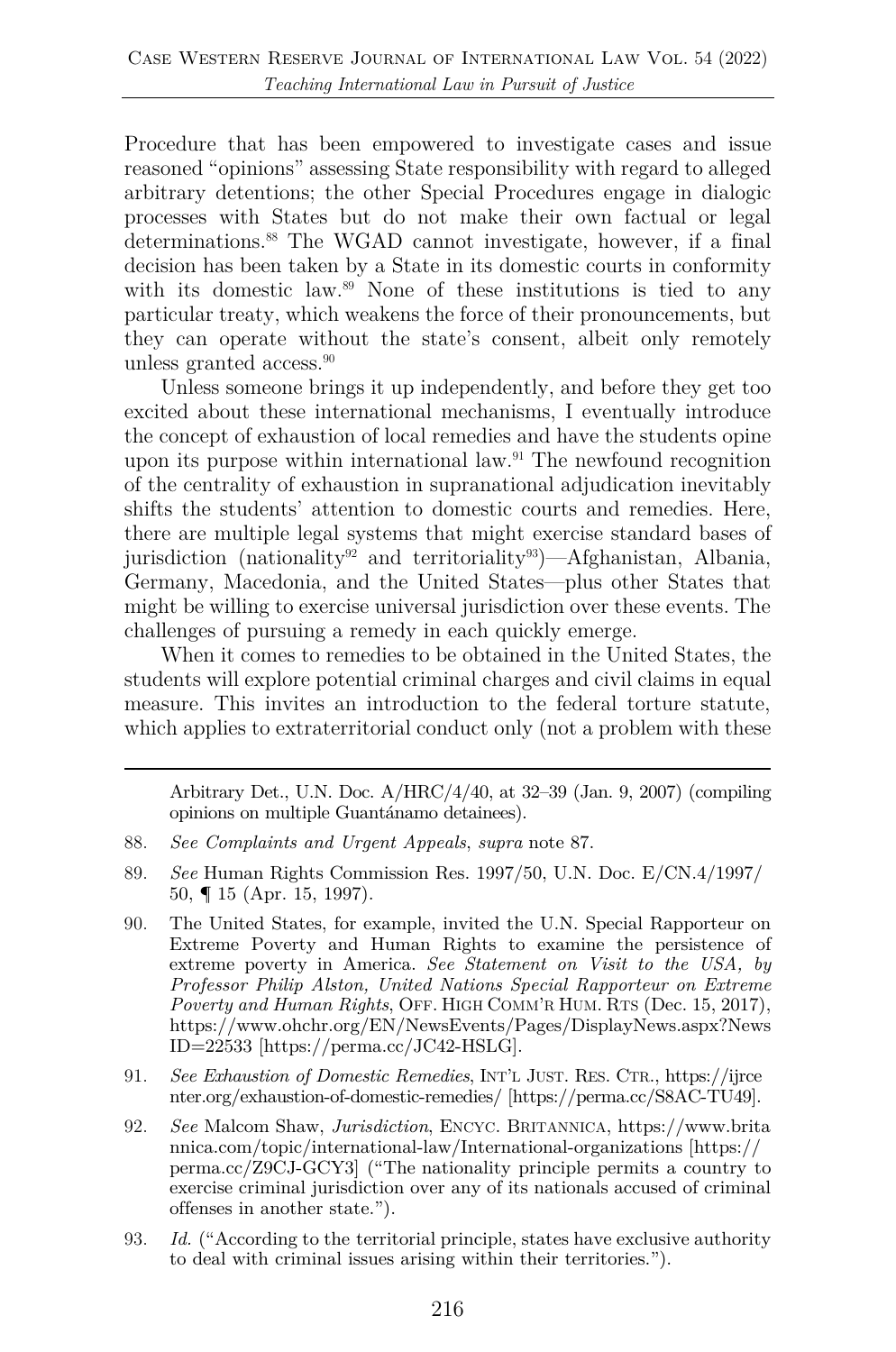facts, but a source of criticism more broadly<sup>94</sup>) so long as the defendant is "present in" the United States.<sup>95</sup> The war crimes statute may also be of interest given that it applies only to war crimes committed by or against U.S. persons (another statutory defect when it comes to other potential charges and the demands of the 1949 Geneva Conventions).<sup>96</sup> The students will soon acknowledge, however, that criminal charges are not likely to be forthcoming given that the conduct alleged reflected U.S. policy, many U.S. personnel were operating under the advice of counsel (however flawed), the Assistant Attorney General of the Criminal Division must authorize any charges given the potential foreign policy implications, $97$  and two presidential administrations—one Republican, one Democratic—ultimately decided not to pursue charges in the majority of circumstances where they may have been warranted in connection with the extraordinary rendition program.<sup>98</sup>

On the civil side, many of the students will have heard of the Alien Tort Statute99 or the Torture Victim Protection Act.100 There is not time to get into the intricacies of the former at this point in the course, <sup>101</sup> but students can parse the latter's jurisdictional requirements. They quickly see that the statute is applicable only to those who are acting under color of *foreign* law, which renders it more difficult (but

- 95. 18 U.S.C.  $\S$  2340A(b)(1)–(2).
- 96. 18 U.S.C. § 2441. *See* Beth Van Schaack, *Animating the War Crimes Act*, 97 INT'L L. STUD. 1541, 1562–63 (2021) (cataloging flaws that have rendered the war crimes statute a dead letter).
- 97. U.S. Dep't of Just., Just. Manual § 9-142.000 (2018).
- 98. *See* AM. SOC'Y INT'L L., ASIL TASK FORCE ON POLICY OPTIONS FOR U.S. ENGAGEMENT WITH THE ICC 77 (2021).
- 99. 28 U.S.C. § 1350. If I have time, I mention the standard for alleging law of nations violations under the ATS. *See* Sosa v. Álvarez Machaín, 542 U.S. 692, 731–32 (2004).
- 100. Torture Victim Protection Act, Pub. L. No. 102-256, 106 Stat. 73 (1992) (codified at 28 U.S.C. § 1350 note).
- 101. *See generally* STEPHEN P. MULLIGAN, CONG. RSCH. SERV., LSB10147, THE RISE AND DECLINE OF THE ALIEN TORT STATUTE (2018).

<sup>94.</sup> *See* Comm. Against Torture, Consideration of Reports Submitted by States Parties Under Article 19 of the Convention, Conclusions and Recommendations of the Committee Against Torture, United States of America, U.N. Doc. CAT/C/USA/CO/2, ¶ 13 (July 25, 2006) (noting that the federal torture statute applies only to extraterritorial cases) [hereinafter 2006 CAT Concluding Observations]. *See also* Comm. Against Torture, Concluding Observations on the Third to Fifth Periodic Reports of the United States of America, U.N. Doc. CAT/C/USA/CO/3-5,  $\P$  $\P$  9–34 (Dec. 19, 2014) (providing recommendations for updating U.S. torture legislation).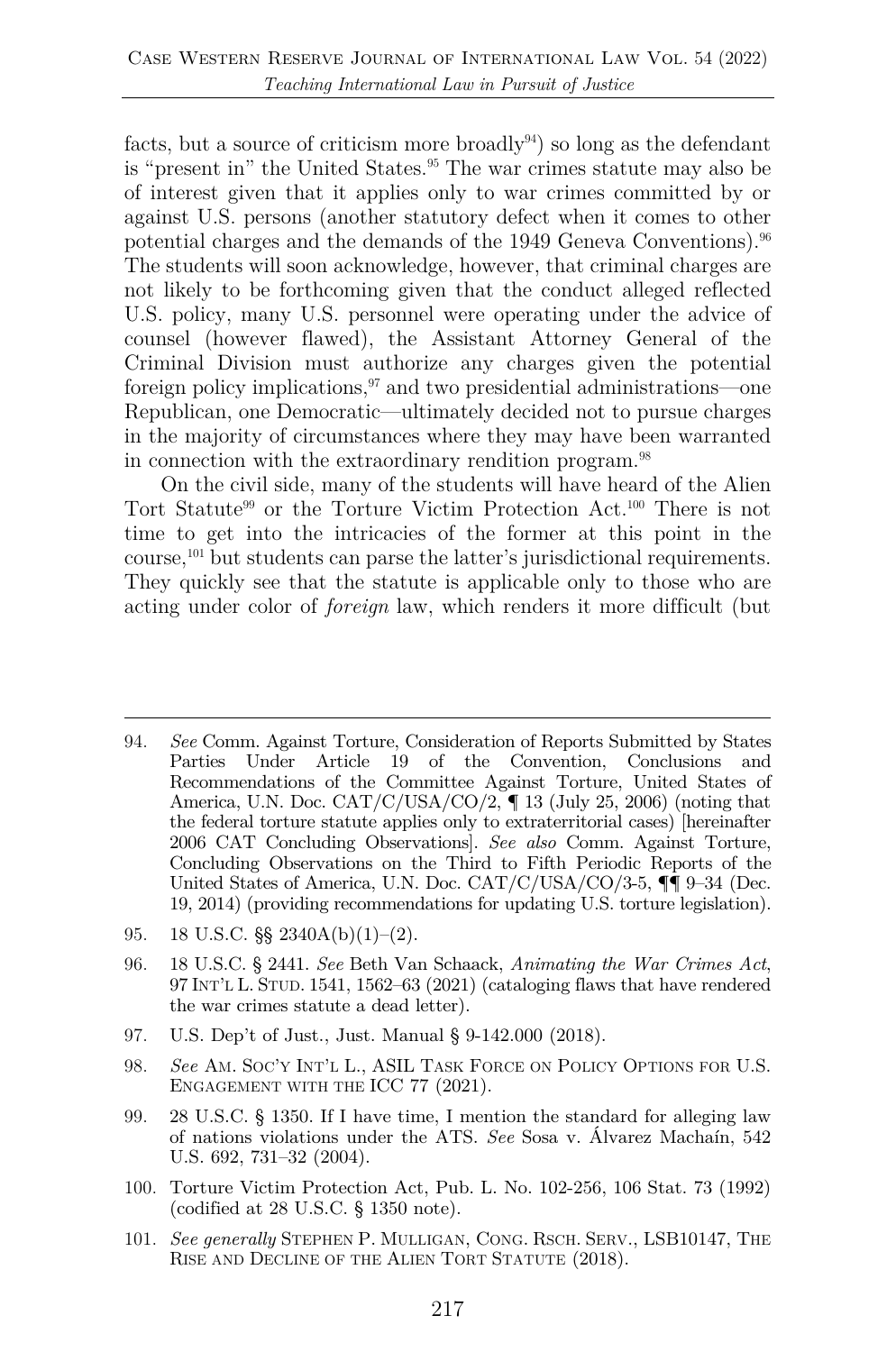not impossible) to sue U.S. personnel.<sup>102</sup> Students may also be familiar with *Bivens* actions (and their attrition under U.S. law).<sup>103</sup> Regardless, I can take a foray into civil procedure and emphasize that El-Masri would have access to U.S. courts even as a German citizen so long as there is personal jurisdiction over the defendants and he can prevail over any *forum non conveniens* and other defenses.104 The additional challenges of suing State officials for money damages become immediately apparent once students are made aware of the powerful work done by immunity doctrines and the concept of State secrets.<sup>105</sup>

Someone may raise the possibility of suing one of the implicated States in domestic courts here or elsewhere. At this point, I introduce the Foreign Sovereign Immunities Act ("FSIA"),<sup>106</sup> which provides the sole basis for suing foreign States within U.S. federal courts.<sup>107</sup> The students will see that the facts do not fall cleanly within any of the United States' codified exceptions to domestic or foreign sovereign immunity.108 The FSIA's "human rights" exception (which covers acts of torture, extrajudicial killing, and hostage taking committed by an agent of a foreign State) requires that the State in question be designated a State sponsor of terrorism.109 More recent amendments to

- 102. *See* Ryan Goodman & Alex Whiting, *Smoking Gun Videos Emerge: US Citizen, Libyan Warlord Haftar Ordering War Crimes*, JUST. SEC. (Sept. 19, 2017), https://www.justsecurity.org/45094/hifter-smoking-gun-video s-emerge-citizen-libyan-warlord-khalifa-haftar-ordering-war-crimes/ [https://perma.cc/6UMT-UJRB].
- 103. Bivens v. Six Unknown Named Agents of Federal Bureau of Narcotics, 403 U.S. 388 (1971).
- 104. *See* Laurel E. Miller, Forum Non Conveniens *and State Control of Foreign Plaintiff Access to U.S. Courts in International Tort Actions*, 58 U. CHI. L. REV. 1369, 1385–86 (1991).
- 105. Suits for personal injury caused by a federal government employee acting within the scope of their employment are brought under the Federal Tort Claims Act ("FTCA"). 28  $\hat{U}$ .S.C. §§ 1346(b), 2671. The FTCA's waiver of governmental sovereign immunity generally does not apply when the alleged injury occurs abroad, even if the underlying policy emanated from, or was planned or initiated in, the relevant agency's U.S. headquarters. Sosa v. Álvarez-Machaín, 542 U.S. 692, 702–03 (2004).
- 106. 28 U.S.C. §§ 1330, 1441, 1602–1611.
- 107. Argentine Republic v. Amerada Hess Shipping Corp., 488 U.S. 428, 434 (1989).
- 108. Price v. Socialist People's Libyan Arab Jamahiriya, 294 F.3d 82, 87–88 (D.C. Cir. 2002) (noting that the FSIA is premised on a "presumption of foreign sovereign immunity" that is qualified by "discrete and limited exceptions").
- 109. *See* 28 U.S.C. § 1605A. Presently, the United States designates Cuba, North Korea, Iran (since 1984), and Syria (since 1979) as State sponsors of terrorism. *See* U.S. Dep't of State, *State Sponsors of Terrorism*,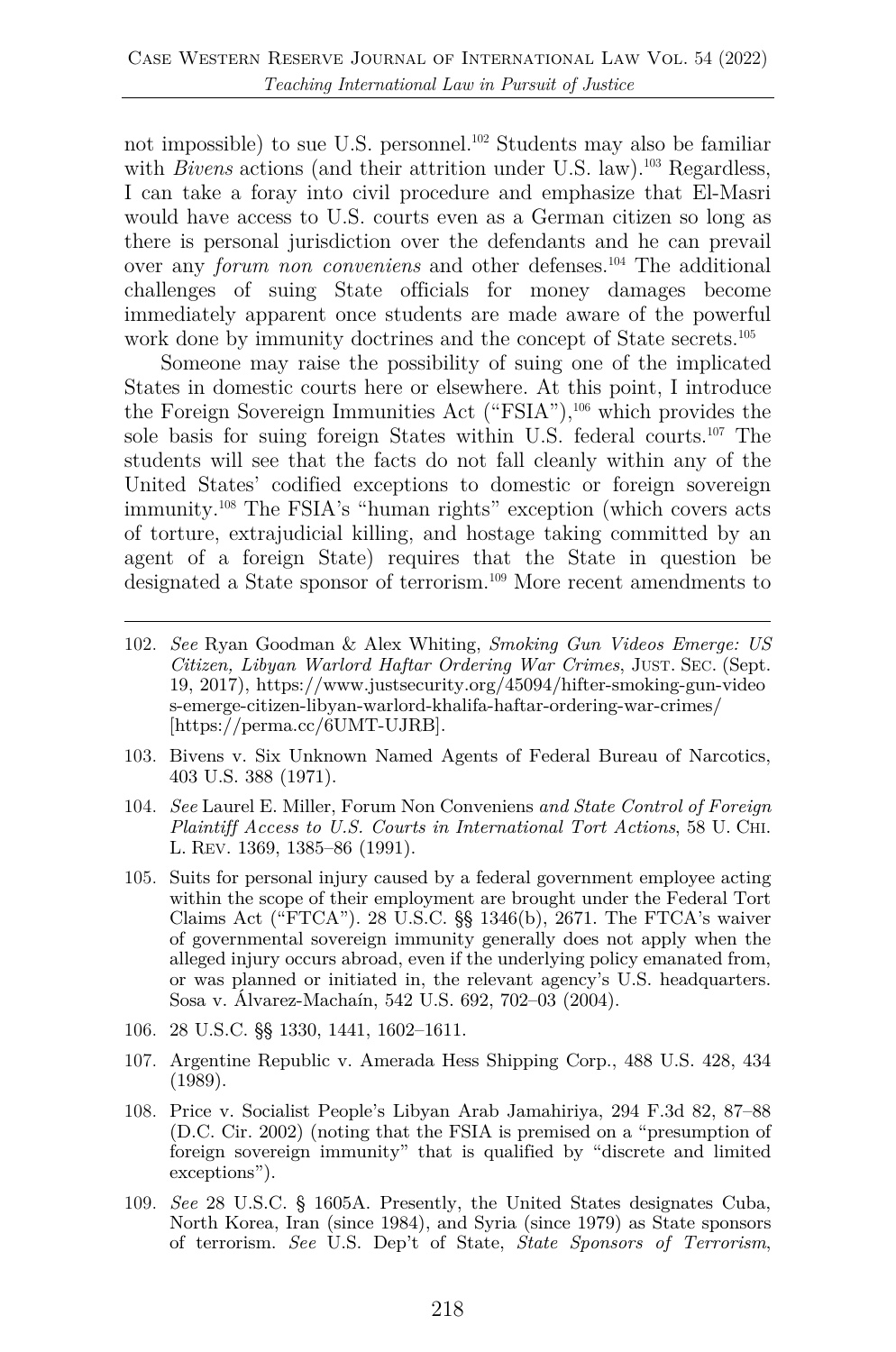the FSIA instituted by the Justice Against Sponsors of Terrorism Act ("JASTA") abrogate this State sponsor of terrorism requirement but apply only to cases involving physical injury caused by an international act of terrorism occurring within the United States.<sup>110</sup>

Turning to other potential national courts, the students are understandably skeptical of Afghan courts, because of the continued insecurity in the country.111 The European courts seem more promising, which occasions a discussion of the differences between civil and common law systems when it comes to the ability of victims to initiate criminal proceedings.<sup>112</sup>

At the end of the exercise, I lecture briefly on what actually transpired. In doing so, I structure my remarks, and the remainder of the course, around the matrix of accountability depicted below.113 This matrix is organized along two axes: the first  $(x)$  is premised on the type of tribunal (international, hybrid, regional, or domestic); the second (y) compares the types of justice institutions and legal authorities that are available and that might be imagined.114 The white boxes in the matrix indicate criminal liability options; the pale gray boxes indicate civil liability options, including State responsibility. The matrix reveals the dominant paradigms—State responsibility at the international level,

- 110. 28 U.S.C. § 1605B. *See* William S. Dodge, *Does JASTA Violate International Law?*, JUST. SEC. (Sept. 20, 2016), https://www.justsecuri ty.org/33325/jasta-violate-international-law-2/ [https://perma.cc/SR6V-WW8J] ("The new terrorism exception added by JASTA is not limited to state sponsors of terrorism, but it is limited in other ways.").
- 111. *See generally Afghanistan Overall Score, 2020*, WORLD JUST. PROJECT, https://worldjusticeproject.org/rule-of-law-index/country/2020/Afghani stan [https://perma.cc/B4YQ-QCTD] (ranking Afghanistan 122nd out of 128 countries surveyed); *The Rule of Law in Afghanistan*, WORLD JUST. PROJECT, https://worldjusticeproject.org/our-work/research-and-data/s pecial-reports/rule-law-afghanistan [https://perma.cc/N9B2-LBFS].
- 112. *Compare* Linda R.S. v. Richard D., 410 U.S. 614, 618 (1973) (holding that victims have no standing to compel a criminal prosecution in the United States), *with* U.S. Inst. of Peace, *Victims in Criminal Proceedings*, *in* 2 MODEL CODES FOR POST-CONFLICT CRIMINAL JUSTICE 131 (Vivienne O'Connor et al. eds., 2018) (noting the contrary approach in much of the European Union).
- 113. *See infra* Figure 1.
- 114. BETH VAN SCHAACK, IMAGINING JUSTICE FOR SYRIA 9 (2020).

https://www.state.gov/state-sponsors-of-terrorism/ [https://perma.cc/B 4U3-3GJU]. Iraq, Libya, South Yemen, and Sudan were previously designated but have since been delisted. Cuba was removed in 2015 but was re-designated in 2021. North Korea was added in 1988, removed in 2008, and then returned to the list in 2017. Sudan was removed in 2020 after President Omar al-Bashir was ousted and an agreement was reached to compensate victims of the 1998 embassy bombings. *See* DIANNE E. RENNACK, CONG. RSCH. SERV., R43835, STATE SPONSORS OF ACTS OF INTERNATIONAL TERRORISM—LEGISLATIVE PARAMETERS: IN BRIEF (2021).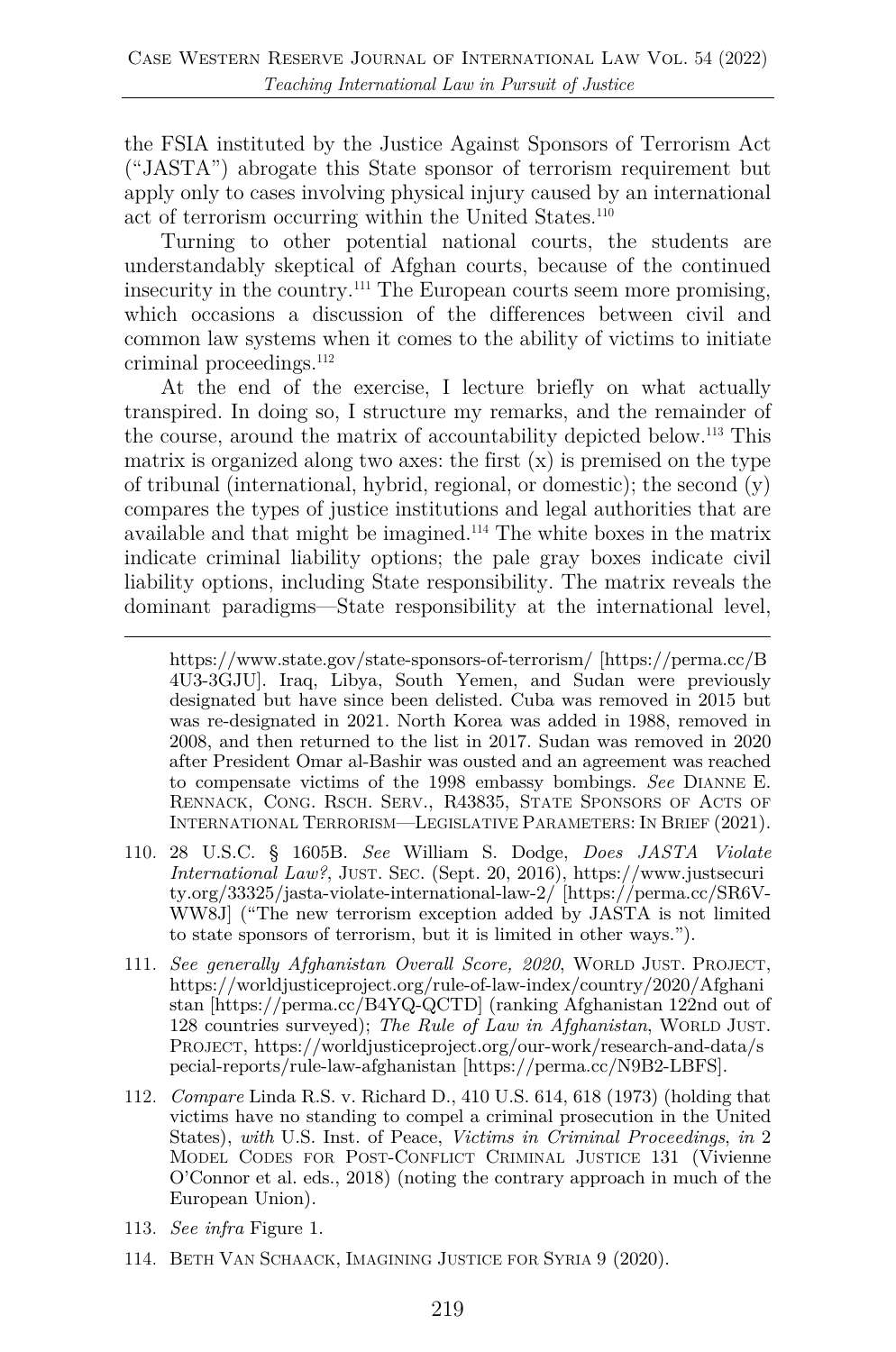individual criminal responsibility at the international and national levels, and the domestic law of tort—and those that remain nonexistent or nascent—State criminality, international corporate liability beyond the current soft law approach, and regional criminal jurisdiction. We walk through which cells are available to their client—and were, in fact, invoked by El-Masri's lawyers—and which are foreclosed or were not pursued for various reasons.

1. El-Masri, with representation from the American Civil Liberties Union ("ACLU"), sued George Tenet, several implicated transport companies, and a number of "DOEs" in the Eastern District of Virginia, where the CIA is located.115 Federal jurisdiction was premised on a federal question (violations of the 5th Amendment due process protections), diversity, and the Alien Tort Statute (invoking the following torts in violation of the law of nations: prolonged arbitrary detention; torture; and cruel, inhumane or degrading treatment).116 The district court dismissed the suit when the U.S. government intervened and asserted the State secrets doctrine, which invites courts to balance an individual's interests in vindicating a claim with the government's asserted national interests in preserving sensitive information.117 This was even though much of the relevant information about El-Masri's case was already in the public

- 116. El-Masri v. Tenet, 437 F.Supp. 2d at 534–35.
- 117. *Id.* at 530. *See also* United States v. Reynolds, 73 S.Ct. 528, 531–532 (1953) (setting out the modern incarnation of the state secretes privilege). Incidentally, the information protected in the *Reynolds* case, which involved efforts by widows to recover against the Air Force following a fatal crash, later turned out to reveal negligence on the part of the government rather than information about secret technologies as was claimed. *See generally* Robert M. Chesney, *State Secrets and the Limits of National Security Regulation*, 75 GEO. WASH. L. REV. 1249 (2007) (noting how integral the state secrets privilege has been to counterterrorism litigation); Daniel J. Huyck, *Fade to Black:* El-Masri v. United States *Validates the Use of the State Secrets Privilege to Dismiss Extraordinary Rendition Claims*, 17 MINN. J. INT'L L. 438 (2008) (discussing the expansion of the doctrine and risk of misuse).

<sup>115.</sup> *See* Complaint at 2–4, El-Masri v. Tenet, 437 F.Supp. 2d 530 (E.D. Va. 2006) (No. 1:05-cv-1417). *See also El-Masri v. Tenet: CIA's Use of 'Extraordinary Rendition'*, ACLU VA., https://acluva.org/en/cases/elmasri-v-tenet [https://perma.cc/3RXY-BN9X].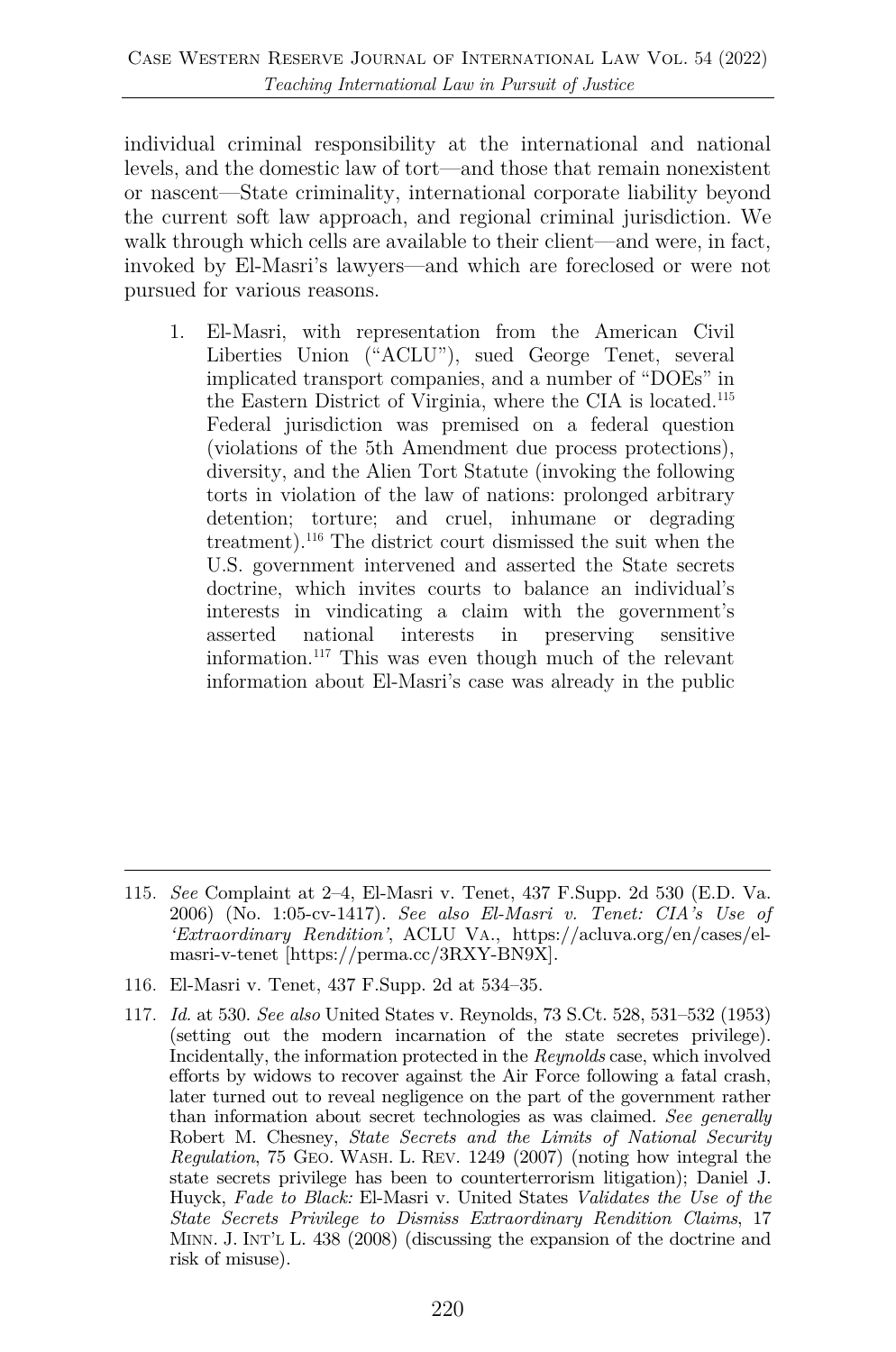domain.118 The U.S. Court of Appeals for the Fourth Circuit affirmed and the Supreme Court denied *certiorari*. 119

- 2. Although the CIA Officer of Inspector General determined that the case had "prosecutive merit," the U.S. Attorney for the Eastern District of Virginia declined to pursue a prosecution in favor of administrative remedies.120 Ultimately, very few prosecutions went forward in connection with the post-9/11 rendition program or alleged custodial abuses (particularly with respect to individuals in leadership positions).121
- 3. In 2008, advocates filed a petition against the United States before the Inter-American Commission on Human Rights, citing violations of the American Declaration, including the right to life, the right to be free from arbitrary detention and to movement, the right to equal protection, and the right to due process of law and judicial protection.122 El-Masri has sought declarative relief (that the rendition program violated the American Declaration), compensation, a public acknowledgement of what transpired, and guarantees of non-
- 118. In another Global War on Terror case, the Supreme Court recently affirmed that the United States can invoke the state secrets privilege even though the information in question has been publicly revealed. *See* United States v. Husayn, 142 S. Ct. 959 (2022).
- 119. El-Masri v. United States, 479 F.3d 296 (4th Cir. 2007), *cert. denied*, 128 S. Ct. 373 (2007). A parallel suit against Jeppesen met a similar fate in the Ninth Circuit with an en banc ruling. Mohamed v. Jeppesen Dataplan, Inc., 614 F.3d 1070 (9th Cir. 2010), *cert. denied*, 131 S.Ct. 2442 (2011). *See generally* THE RENDITION PROJECT, www.therenditionproject.org.uk [https://perma.cc/MB3R-5KMF]. One enduring corporate tort case arising out of the United States' post-9/11 policies involves CACI International, Inc., a private contractor. A set of plaintiffs has accused its interrogators of committing torture at Abu Ghraib prison in Iraq. *See* Al Shimari v. CACI Int'l, Inc., 758 F.3d 516 (4th Cir. 2014). *See generally Al Shimari, et al. v. CACI*, CTR. FOR CONST. RTS., https://ccrjustice.or g/alshimari [https://perma.cc/A7G5-SB73].
- 120. CIA OIG REPORT, *supra* note 27, ¶¶ 14, 196.
- 121. *See, e.g*., U.S. Dep't of Justice, *Statement of Attorney General Eric Holder on Closure of Investigation into the Interrogation of Certain Detainees* (Aug. 30, 2012), https://www.justice.gov/opa/pr/statementattorney-general-eric-holder-closure-investigation-interrogation-certaindetainees [https://perma.cc/B5WS-VHPE].
- 122. El-Masri v. United States, Petition Alleging Violations of the Human Rights of Khaled El-Masri by the United States of America with a Request for an Investigation and Hearing on the Merits (Apr. 9, 2008), https://www.aclu.org/sites/default/files/field\_document/elmasri\_iachr \_20080409.pdf [https://perma.cc/8Y4K-AYKM].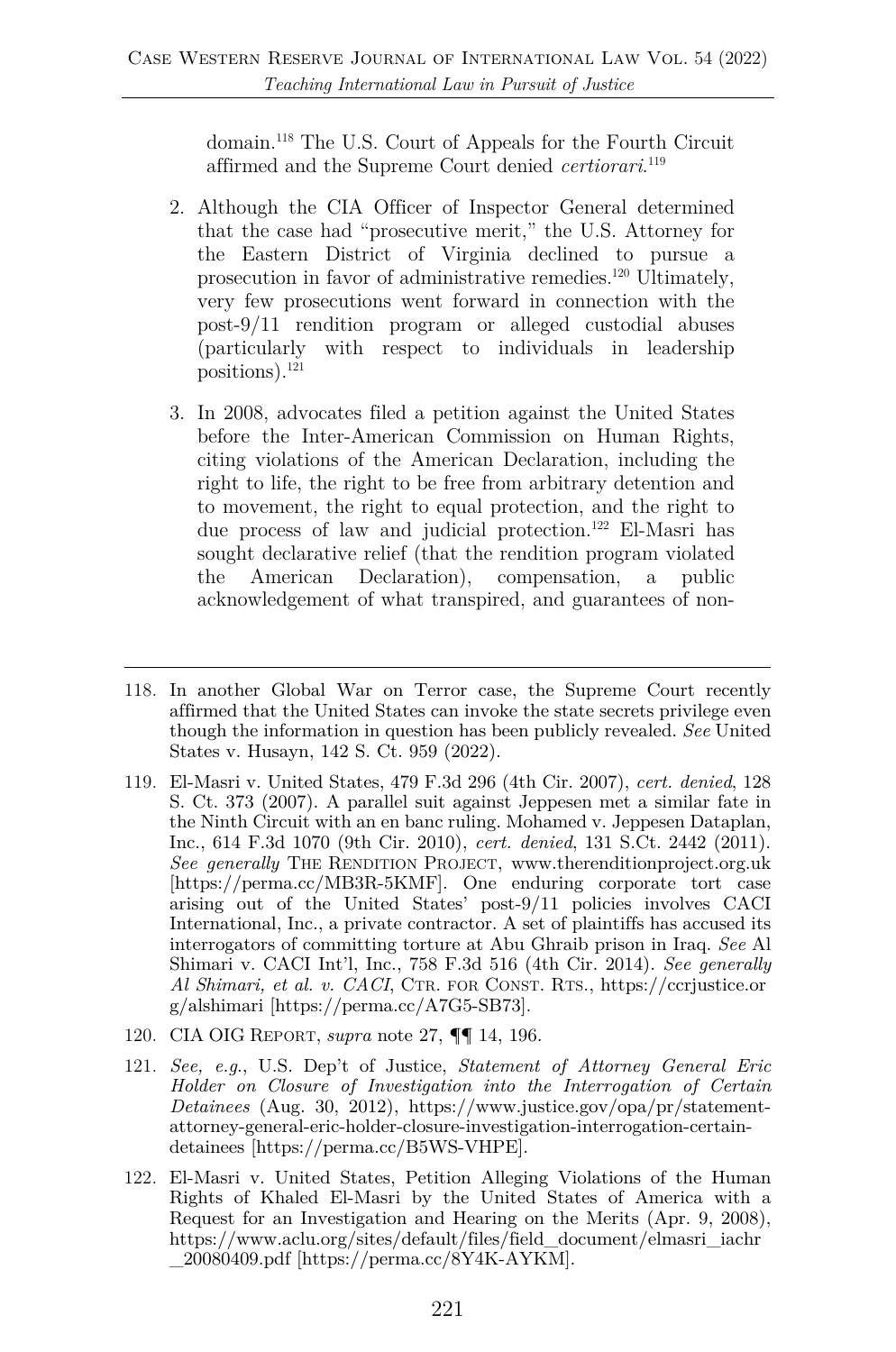repetition.123 The delay in filing stemmed from the need to pursue and exhaust local remedies in U.S. courts.124 The Commission determined that the petition was admissible but has yet to order a hearing or issue a decision on the merits.<sup>125</sup> The United States has long argued (unsuccessfully) that the American Declaration is a political commitment that imposes no legal obligations on members of the Organization of American States and that the Commission has no enforcement jurisdiction over the United States.<sup>126</sup> It did not offer a responsive filing in the matter, which remains pending, underscoring what a slow (and frustrating from the plaintiff's perspective) process this can be. $127$ 

- 4. El-Masri filed a criminal complaint in Macedonia alleging involvement by the Minister of the Interior.<sup>128</sup> The public prosecutor declined to move forward, after what appeared to be a perfunctory investigation, and the effort was ultimately time-barred as any charges should have been filed by  $2009$ .<sup>129</sup> A civil suit was also filed.130 The lack of progress in Macedonia laid the jurisdictional predicate for resorting to the European Court of Human Rights.
- 5. In 2004, Germany initiated a criminal investigation that resulted in the issuance in 2007 of arrest warrants against thirteen U.S. government personnel who appeared to be involved in the rendition.131 Nonetheless, Germany declined to
- 123. *See* El-Masri v. United States, Petitioner's Final Observations on the Merits, Inter-Am. Comm. H.R., Petition No. 13.027, https://www.aclu.org/sites/def ault/files/field\_document/2018\_10\_17\_iachr\_el\_masri\_observations\_-\_fi nal\_signed.pdf [https://perma.cc/TS2T-SYH9].
- 124. *Id.* at 29–32.
- 125. El-Masri v. United States, Petition 419-08, Inter-Am. Comm'n H.R., Report No. 21/16, OEA/Ser.L./V/II.157, doc. 25 ¶ 4 (2016).
- 126. *See* Letter from Michael J. Fitzpatrick, Interim Permanent Rep., Org. of Am. States, to Emilio Alvarez Icaza, Ex. Sec'y, Inter-Am. Comm'n on Hum. Rts. (Apr. 8, 2016), https://www.state.gov/wp-content/uploads/2 019/05/16.-h.-El-Masri-Petn-No.-P-419-08-13.027-U.S.-Response-to-Petition-Apr.-8-2016.pdf [https://perma.cc/PXS4-XMUJ].
- 127. *See* Reinsberg, *supra* note 67.
- 128. OPEN SOC'Y JUST. INITIATIVE, *supra* note 17.
- 129. *Id.*
- 130. *Id.*
- 131. Mark Landler, *German Court Seeks Arrest of 13 C.I.A. Agents*, N.Y. TIMES (Jan. 31, 2007), https://www.nytimes.com/2007/01/31/world/eur ope/31cnd-germany.html [https://perma.cc/4UZ9-MRVV**]**; *See also* Declaration of Manfred Gnidjic in support of Plaintiff's Opposition to the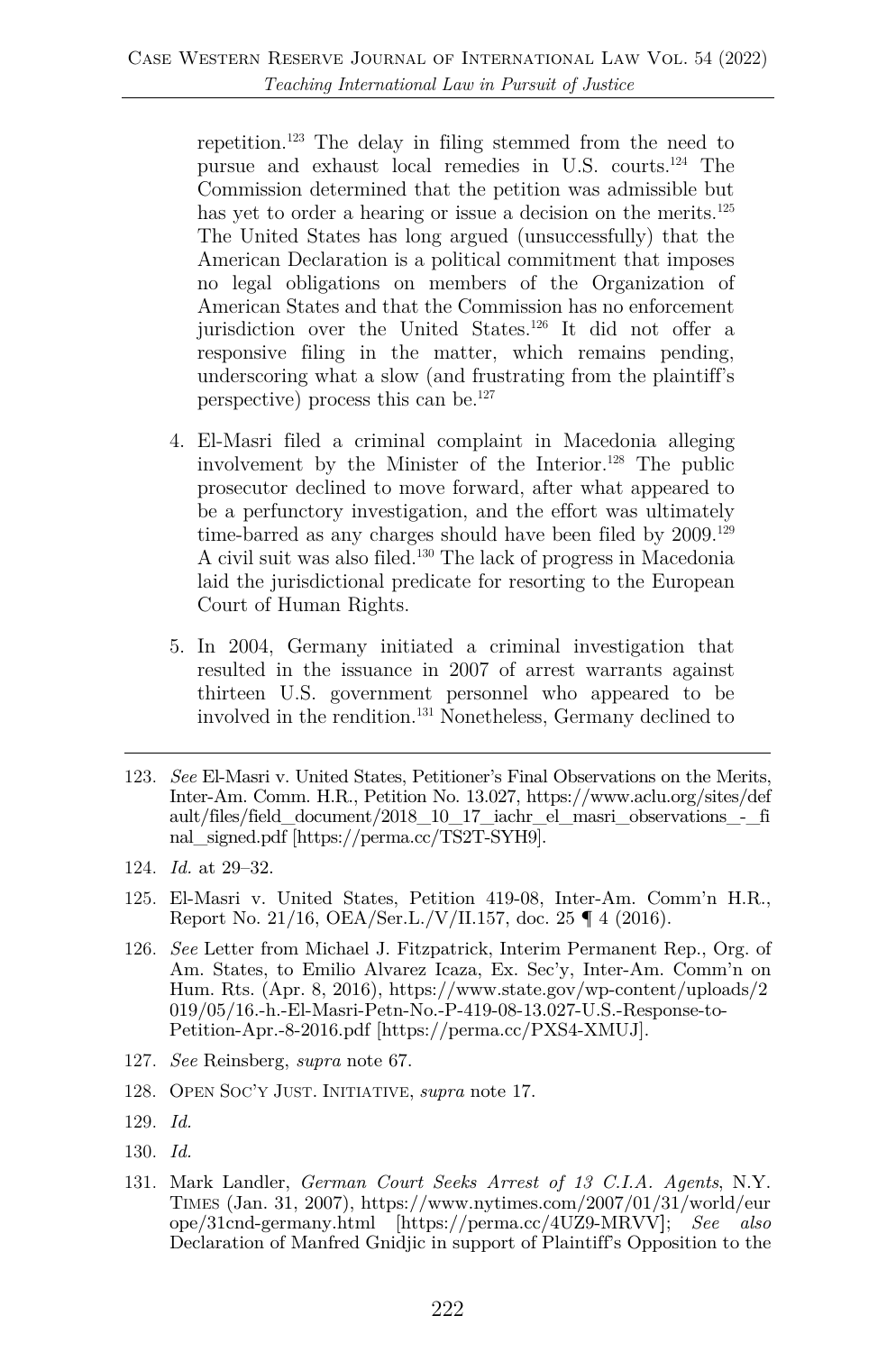seek their extradition following pressure from the United States.132 Upon the release of the SSCI Report in April 2014, the European Center for Constitutional and Human Rights filed criminal complaints against George Tenet, George W. Bush, Dick Cheney, Donald Rumsfeld and others in December 2014.133 This remains pending in German courts.134 A German Parliamentary inquiry also arose.<sup>135</sup>

6. A criminal investigation was initiated in Spain as well.<sup>136</sup> I encourage the students to speculate on the legal basis for this effort. Although such a case could presumably proceed on the basis of universal jurisdiction, it turns out that Spanish airports on the island of Majorca were used for stopovers and logistics in the U.S. rendition program.<sup>137</sup> Spanish investigators discovered the names of thirteen people involved through an analysis of flight manifests and hotels records; this information was apparently shared with German prosecutors.<sup>138</sup> Given these various national jurisdictions, we can discuss the comparative impact and pragmatic viability of litigation in the

United States' Motion to Dismiss, El-Masri v. Tenet, 437 F. Supp. 2d 530 (E.D. Va. 2006) (No. 1:05-cv-1417-TSE-TRJ) (providing an account from the German lawyer Mr. El-Masri met with upon his return to Germany in 2004).

- 132. *Germany 'Drops CIA Extradition'*, BBC NEWS (Sept. 23, 2007), http://news.bbc.co.uk/2/hi/europe/7008909.stm [https://perma.cc/B64M-SZLX].
- 133. *Summary of Criminal Complaint*, EUR. CTR. FOR CONST. & HUM. RTS. 1 (Dec. 17, 2014), https://ccrjustice.org/files/ECCHR\_Criminalcomplaint\_ Tenet\_summary\_engl\_2014\_12\_17.pdf [https://perma.cc/U74Q-KCLH].
- 134. *Germany: Criminal Complaint Against CIA Director Gina Haspel*, EUR. CTR. FOR CONST. & HUM. RTS., https://www.ecchr.eu/en/case/germanycriminal-complaint-against-cia-director-gina-haspel/ [https://perma.cc/6 4GU-LK4G].
- 135. Rachel Martin, *German Inquiry Keeps CIA Detentions in Spotlight*, NPR (Dec. 14, 2005), https://www.npr.org/templates/story/story.php?storyI d=5053837&t=1644786996289 **[**https://perma.cc/G776-ZVM3].
- 136. Jaime Jansen, *Spain Court Launches Investigation into CIA Rendition Flights*, JURIST (June 12, 2006, 12:59 PM), https://www.jurist.org/news /2006/06/spain-court-launches-investigation/ [https://perma.cc/CA5G-BM6J]. *See generally El-Masri v. Macedonia*, OPEN SOC'Y JUST. INITIATIVE, https://www.justiceinitiative.org/litigation/el-masri-vmacedonia [https://perma.cc/ZTV3-A46B].
- 137. Landler, *supra* note 131.
- 138. *See id.* European war crimes units are increasingly coordinating their investigations around potential perpetrators located in Europe. *See* HUM. RTS. WATCH, THE LONG ARM OF JUSTICE: LESSONS FROM SPECIALIZED WAR CRIMES UNITS IN FRANCE, GERMANY, AND THE NETHERLANDS (2014).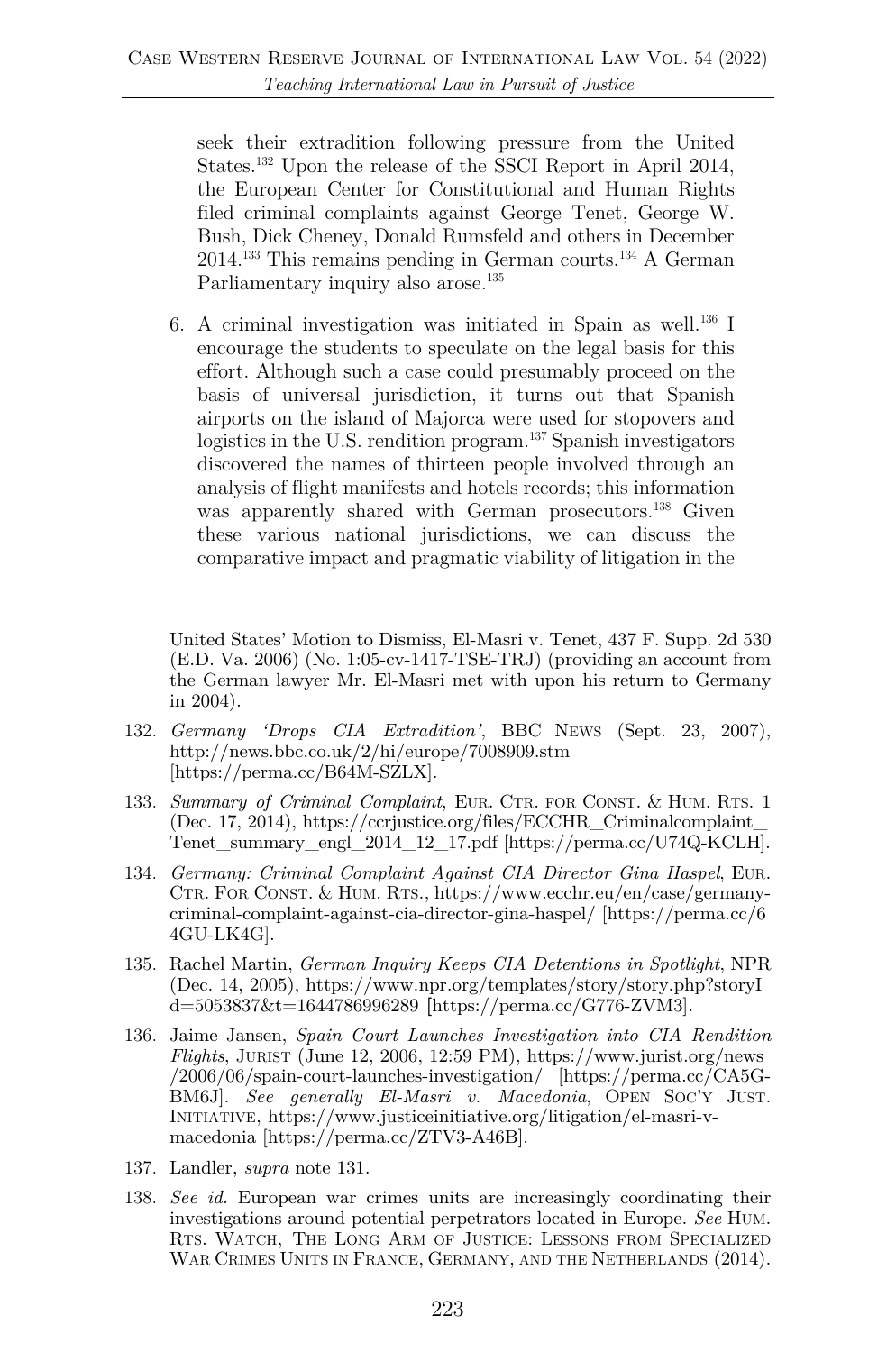territorial State, the State of nationality of the accused, and third States.

- 7. It appears that no criminal matters were pursued against any of the corporate entities involved in the El-Masri rendition. At the time, international law had very little to say about corporate liability. Since then, international law has evolved such that States, theoretically, have a duty to ensure that corporate actors respect human rights.139 For the most part, this remains subject to corporate self-regulation.140 However, European States in particular are starting to assert criminal charges against corporate actors that are engaged—either directly or through various forms of complicity—in violations of international criminal law.141
- 8. With assistance from the Open Society Justice Initiative, El-Masri filed suit against Macedonia before the European Court of Human Rights, arguing that the State was responsible for some of the treatment he experienced, including his illegal detention in Macedonia before being transferred to the CIA.142 The Grand Chamber of the Court found multiple violations of the European Convention, including violations of the right to be free from torture and arbitrary detention, protections against *non-refoulement*, the right to a remedy, and the right to family.<sup>143</sup> Macedonia paid El-Masri  $€60,000^{144}$  and

- 142. OPEN SOC'Y JUST. INITIATIVE, *supra* note 17.
- 143. El-Masri v. The Former Yugoslav Republic of Macedonia, App. No. 39630/09 (Dec. 13, 2012), https://hudoc.echr.coe.int/eng?i=001-115621 [https://perma.cc/5TUN-6HBY]; Fabbrini, *supra* note 74.
- 144. *El-Masri*, App. No. 39630/09, at 79–80. The ECHR also found that CIA detention centers were established in Poland, Lithuania, and Romania. *See generally Secret Detention Sites*, Eur. Ct. of H.R. (Mar. 2019), https://www.echr.coe.int/Documents/FS\_Secret\_detention\_ENG.PDF [https://perma.cc/CB3P-QFDA].

<sup>139.</sup> *See* Elise G. Diggs et al., *Business & Human Rights as a Galaxy of Norms*, 50 GEO. J. INT'L L. 309, 311–12 (2019).

<sup>140.</sup> *Id.* at 310–11.

<sup>141.</sup> *See generally* Victoria Riello & Larissa Furtwengler, *Corporate Criminal Liability for International Crimes: France and Sweden Are Poised to Take Historic Steps Forward*, JUST. SEC. (Sept. 6, 2021), https://www.justsecur ity.org/78097/corporate-criminal-liability-for-human-rights-violations-franc e-and-sweden-are-poised-to-take-historic-steps-forward/ [https://perma.cc/ EAJ2-CBKY]; CLIFFORD CHANCE, CORPORATE CRIMINAL LIABILITY (2016), https://www.cliffordchance.com/content/dam/cliffordchance/briefings/2 016/04/corporate-criminal-liability.pdf [https://perma.cc/N4WC-VXKD] (surveying international corporate criminal liability).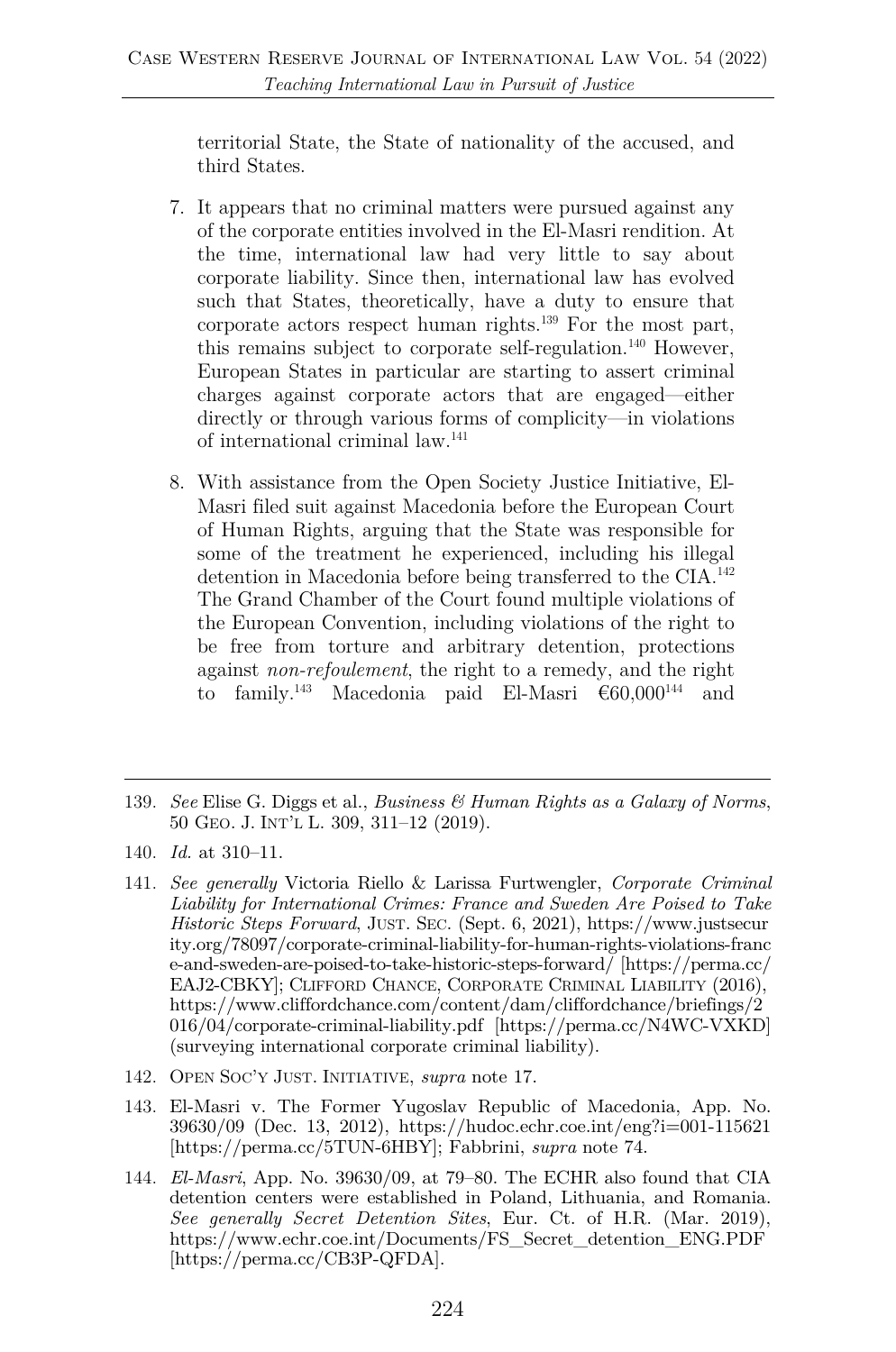apologized in 2018 for its role in El-Masri's rendition.145 Although his litigation in the United States was ultimately unsuccessful, El-Masri's declaration and U.S. filings were submitted to the European Court, which found his account credible and convincing.

9. Several U.N. human rights treaty bodies considered El-Masri's ordeal, including the Human Rights Committee, $146$  the Committee Against Torture,<sup>147</sup> and the Committee on the Elimination of Racial Discrimination<sup>148</sup> in their Concluding Observations on Macedonia. Likewise, the U.N. Human Rights Council discussed Macedonia's role in El-Masri's mistreatment during the country's 2008 Universal Periodic Review.<sup>149</sup> Although the case was not specifically mentioned by the CAT Committee in its Concluding Observations on the United States,150 the Committee did condemn prolonged *incommunicado* detention as a violation of the Torture Convention and raise other concerns regarding the rendition program generally.151 The case also came up in Germany's hearing in connection with its obligation under Article 5 to

- 146. U.N. Hum. Rts. Comm., Concluding Observations on the Former Yugoslav Republic of Macedonia, U.N. Doc. CCPR/C/MKD/CO/2,  $\P\P$ 4–6 (Apr. 3, 2008) (calling on Macedonia to undertake a comprehensive investigation of El-Masri's allegations).
- 147. Comm. Against Torture, Concluding Observations of the Committee Against Torture: The Former Yugoslav Republic of Macedonia, CAT/C/MKD/CO/2,  $\P$  9 (May 21, 2008).
- 148. Comm. on the Elimination of Racial Discrimination, Consideration of Reports Submitted by States Parties Under Article 9 of the Convention: Concluding Observations on the Former Yugoslav Republic of Macedonia, U.N. Doc. CERD/C/MKD/CO/7, ¶ 12 (June 13, 2007) (calling upon the State to ensure that measures taken in the struggle against terrorism do not discriminate on the basis of race or ethnic origin).
- 149. Int'l Comm'n of Jurists, ICJ Submission to the Universal Periodic Review of "The Former Yugoslav Republic of Macedonia" (Nov. 2008), https://lib.ohchr.org/HRBodies/UPR/Documents/Session5/MK/ICJ\_ MKD\_UPR\_S5\_2009\_InternationalCommissionofJurists.pdf [https://p erma.cc/P3K3-SN67] (detailing the facts of the case and calling upon Macedonia to provide for a thorough and independent investigation).
- 150. *See generally* 2006 CAT Concluding Observations, *supra* note 94.
- 151. *See id.* ¶¶ 13–30.

<sup>145.</sup> *Macedonia Issues Apology for Involvement in Torture by CIA*, ACLU (Apr. 3, 2018), https://www.aclu.org/press-releases/macedonia-issuesapology-involvement-torture-cia [https://perma.cc/3338-PP9W].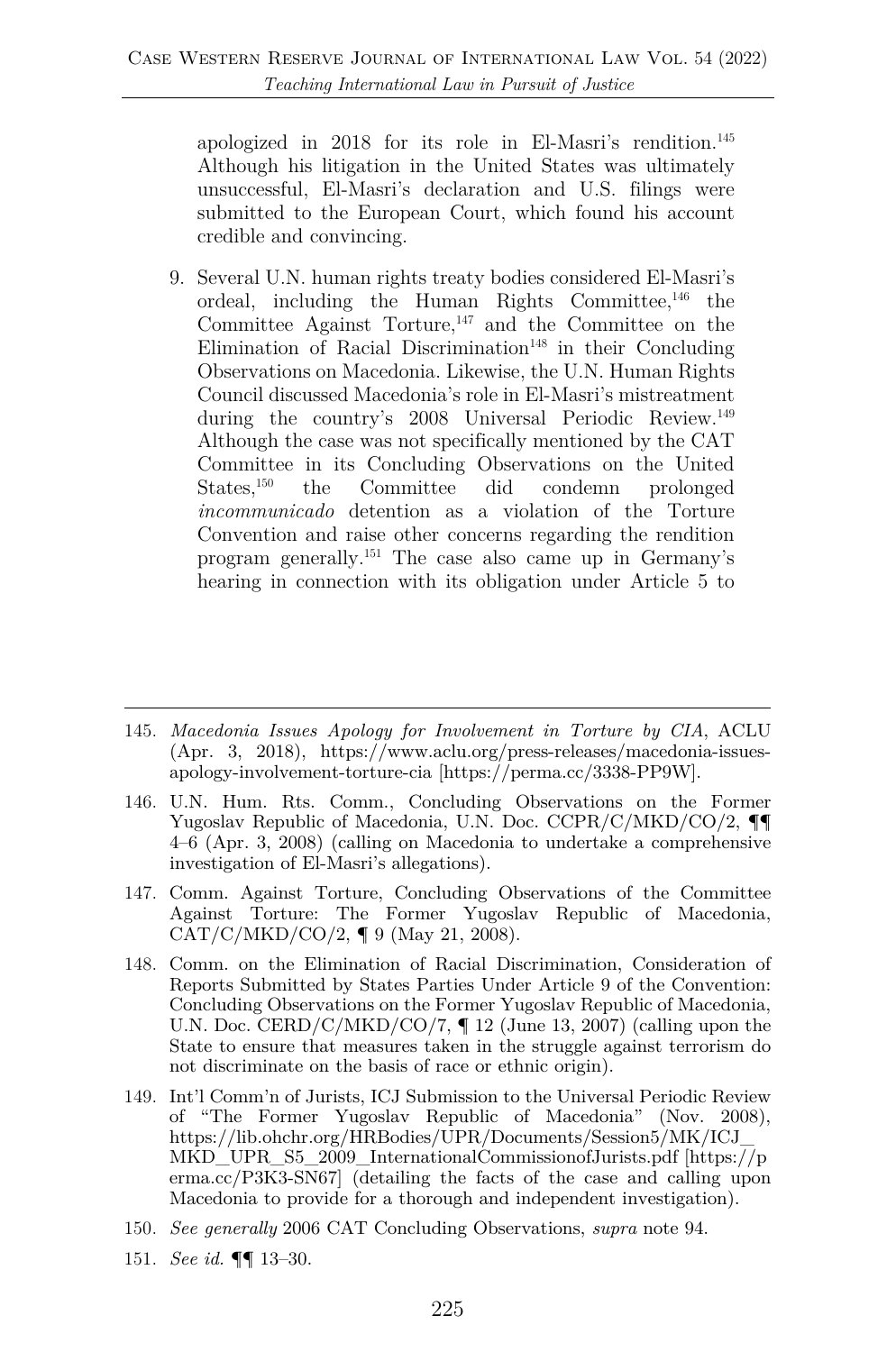prosecute acts of torture and under Article 14 to provide compensation to survivors.152

10. Finally, although the situation in Afghanistan is before the ICC, no individual cases are specifically mentioned in the Prosecutor's filings.<sup>153</sup> The ICC Office of the Prosecutor at one point suggested that it was focused on conflict-related detentions,154 although it did mention that at least twentyfour individuals were allegedly subjected to torture and other potential war crimes on the territory of other ICC Member States, which may have encompassed El-Masri, who was granted victim status by the Court.155 The new Prosecutor's decision to focus on ongoing crimes committed by the Taliban and ISIS-K likely eliminates this potentiality.156

El-Masri's tragic ordeal reveals a lot about international law and the themes that will emerge repeatedly in teaching this field. To name just a few: the elaboration of norms for which there is a high degree of articulated consensus without equally robust enforcement bodies; the existence of concurrent jurisdiction within multilevel and multi-scalar fora; the operation of subsidiarity, requiring matters to be resolved at the most local level and only once these options are exhausted can litigants move to supranational institutions; the possibilities and fragmentation inherent to a global system marked by legal pluralism; the enduring significance of consent even as many States withhold and withdraw their acquiescence to multilateral dispute resolution fora; and the challenges of making the voices of those with less wealth and power heard in legal institutions everywhere. It also enables a discussion of who is bound by international law. Transnational harm inevitably

- 152. *See* Comm. Against Torture, Consideration of Reports Submitted by States Parties Under Article 19 of the Convention, Concluding Observations, ¶ 28 U.N. Doc. CAT/C/DEU/CO/5 (Dec. 12, 2011).
- 153. OFF. OF THE PROSECUTOR, INT'L CRIM. CT., REPORT ON PRELIMINARY EXAMINATION ACTIVITIES  $\P\P$  19-56 (2013).
- 154. *See, e.g*., *id.* ¶ 50 ("In relation to allegations of torture and ill-treatment, the OTP has focused on cases of those detainees captured in the context of the armed conflict in Afghanistan, and, short of a sufficient nexus to the latter, does not include other alleged conduct related to the treatment of detainees captured outside of Afghanistan.").
- 155. *See* OFF. OF THE PROSECUTOR, INT'L CRIM. CT., REPORT ON PRELIMINARY EXAMINATION ACTIVITIES  $\parallel$  254 (2017) ("The information available further provides a reasonable basis to believe that at least 24 detained persons (selected from a wider range of reported victims) were subject to torture, cruel treatment, outrages upon personal dignity, rape and/or sexual violence by members of the CIA on the territory of Afghanistan and other States Parties to the Statute (namely Poland, Romania and Lithuania), primarily in the period 2003-2004.").
- 156. *See* Statement of Karim A. A. Khan QC, *supra* note 51.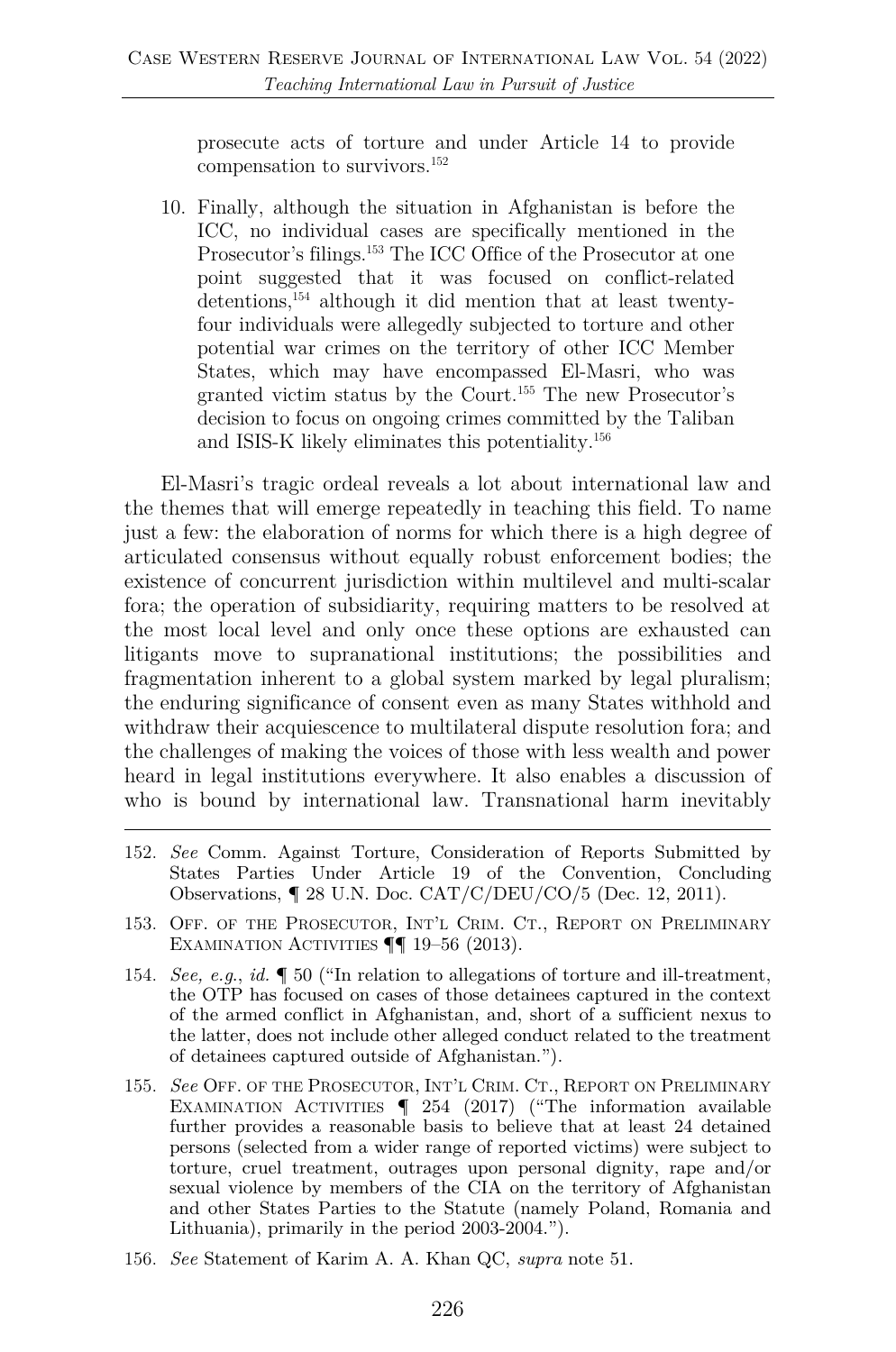involves multiple actors of different nationalities who may be subject to different institutions, rules, and jurisdictional bases. While the field began with a virtually exclusive focus on State actors (with piracy as a notable exception),157 advocates and lawmakers are increasingly working to find mechanisms to pin human rights obligations on non-State actors, from terrorists to individual profiteers to corporations to intimate partners. <sup>158</sup> In addition, some States continue to contest the extraterritoriality of human rights obligations, and their application in situations of armed conflict, in part due to treaty text that is open to multiple interpretations.159

Students will grapple with the different retributive, deterrent, and expressive signals sent by criminal versus civil matters and by matters alleging individual versus State responsibility. At some point in the course, I invite a former client, the remarkable Zenaida Velásquez Rodríguez,<sup>160</sup> to give a guest lecture to discuss her experience alleging State responsibility before the Inter-American Court of Human Rights in the groundbreaking case of *Velásquez-Rodriguez v. Honduras*<sup>161</sup> and as a civil plaintiff in a tort case under the Alien Tort Statute in the Southern District of Florida.<sup>162</sup>

Given this mixed litigation roundup, this case can foster a hammer/nail conversation.<sup>163</sup> Law students will instinctively look to adversarial litigation for such a troubling set of facts, but they can be reminded that there may be other tactics that can be pursued as well, in conjunction with or in lieu of litigation—political advocacy, legal reforms, media outreach, truth-telling, and art—particularly given the many barriers to accessing the courts.<sup>164</sup> For example, the Council of

- 157. *See* Diggs et al., *supra* note 139, at 310–11.
- 158. *See, e.g*., *id.* (discussing the global and national mechanisms creating liability for corporations).
- 159. Smadar Ben-Natan, *Constitutional Mindset: The Interrelations Between Constitutional Law and International Law in the Extraterritorial Application of Human Rights*, 50 ISR. L. REV. 139, 146 (2017).
- 160. *Clients: Zenaida Velásquez-Rodriguez*, CTR. FOR JUST. & ACCOUNTABILITY https://cja.org/what-we-do/litigation/reyes-v-lopez-grijalba/clients/clients -zenaida-velasquez-rodriguez/ [https://perma.cc/NU2T-GNCF].
- 161. Velásquez-Rodriguez v. Honduras, Judgment, Inter-Am. Ct. H.R. (ser. C) No. 4 (Jul. 29, 1988).
- 162. Reyes v. López Grijalba, Final Judgment, No. 02-22046-CIV-LENARD/ KLEIN (S.D. Fla. Mar. 31, 2006).
- 163. Sarah Tiong, *If All You Have Is a Hammer, Everything Looks Like a Nail*, INT'L PEACE & SEC. INST., https://ipsinstitute.org/the-hague/the-hague-2013/if-all-you-have-is-a-hammer-everything-looks-like-a-nail/ [https://perma.cc/CTG9-NQDP].
- 164. *See, e.g.*, KATELIJN VERSTRAETE, THE CREATIVE POWER OF THE ARTS: REIMAGINING HUMAN AND PLANETARY FLOURISHING (2021).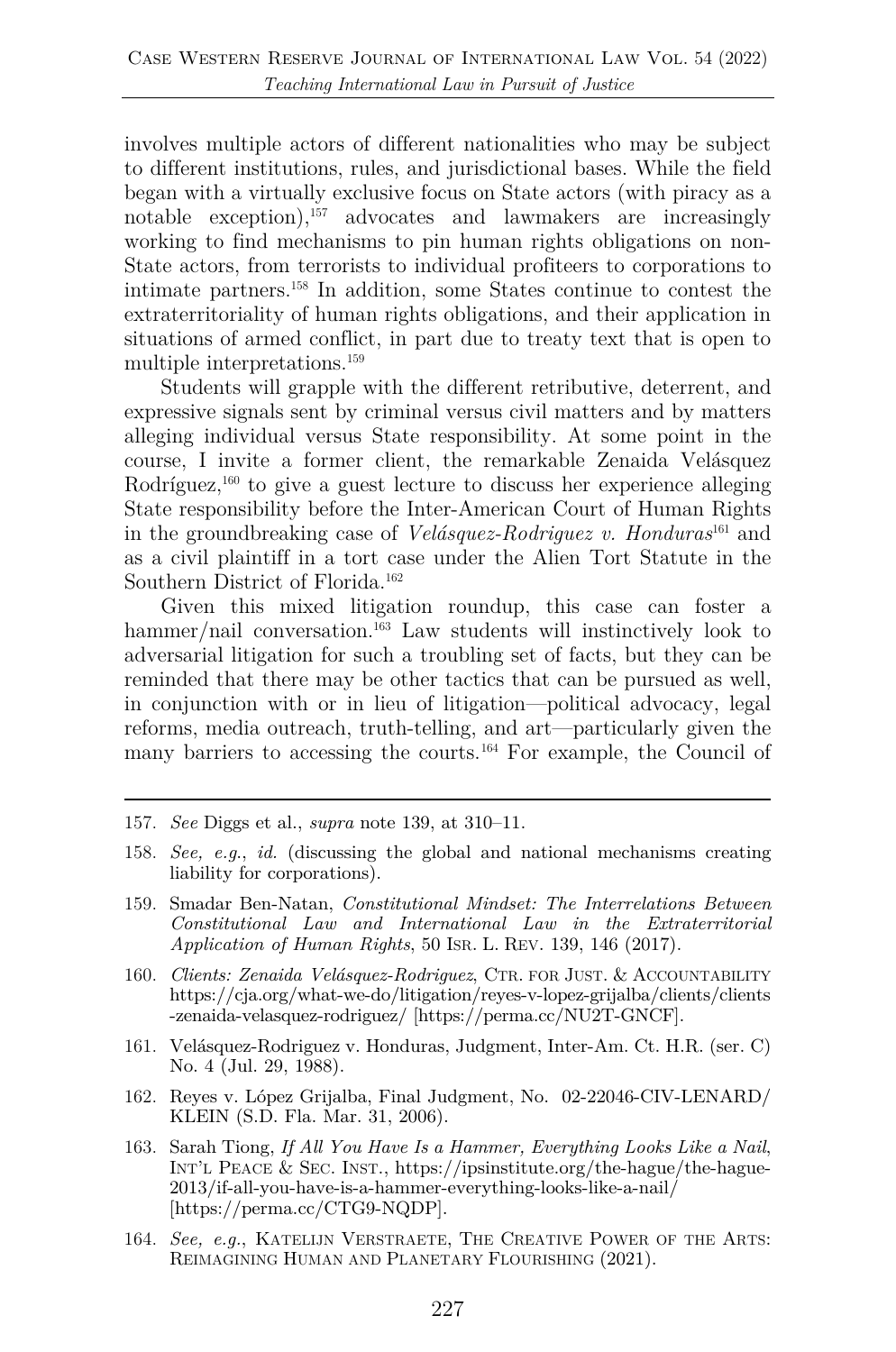Europe launched a comprehensive investigation into the use of European bases and air space for extraordinary renditions.165 The socalled Marty report, named for the Swiss senator who conducted the investigation, addressed the *El-Masri* case, among others, and the essential role played by State officials in Macedonia and elsewhere in enabling unlawful renditions on European territories.166 A similar effort proceeded in the European Parliament and resulted in resolutions condemning El-Masri's rendition and others like it and calling upon Member States to investigate allegations, compensate the victims, and better monitor the activities of the secret services.167 In the United States, North Carolina established a truth commission to explore the State of North Carolina's role as a staging ground for rendition flights.<sup>168</sup> Ultimately, many survivors will recount that what they desire most is an acknowledgment that their rights were violated, which may include a formal apology; a means to pursue rehabilitation (including compensation); and measures to prevent recurrence and build deterrence.169 Such outcomes may be more possible through negotiations than through adversarial litigation.170 This can inspire a discussion of what it means to take a survivor-centered approach to human rights  $work<sup>171</sup>$  and strategic concerns that may arise when civil society actors work with governments rather than always against them.

All told, El-Masri's case offers a vivid and resonant roadmap through the course and helps students begin to conceptualize how the different institutions operate as we proceed through the reading. As one

- 165. *See* Dick Marty, *Alleged Secret Detentions and Unlawful Inter-State Transfers of Detainees Involving Council of Europe Member States*, EUR. PARL. ASSEMBLY: COMM. L. AFFS. & HUM. RTS. § 1.4 (June 7, 2006).
- 166. *Id.* § 3.1.
- 167. *See* Report on the Alleged Use of European Countries by the CIA for the Transportation and Illegal Detention of Prisoners, EUR. PARL. DOC. A6- 0020/2007), ¶¶ 185–94 (2007).
- 168. *See* THE N.C. COMM'N OF INQUIRY ON TORTURE, http://www.nccit.org/ [https://perma.cc/A8EK-QAXK].
- 169. *See generally* Rebecca J. Hamilton, *Platform-Enabled Crimes: Closing the Accountability Gap for Social Media Companies that Facilitate International Crimes*, B.C. L. REV. (forthcoming 2022), https://papers.ssr n.com/sol3/papers.cfm?abstract\_id=3905351 [https://perma.cc/Z4R5-LK BX] (identifying these intersecting goals as often articulated by survivors).
- 170. *See* Daniella Stoltz & Beth Van Schaack, *It's Never Too Late to Say "I'm Sorry": Sovereign Apologies over the Years*, JUST. SEC. (Mar. 16, 2021), https://www.justsecurity.org/75340/its-never-too-late-to-say-im-sorrysovereign-apologies-over-the-years/ [https://perma.cc/C5VG-7CCZ].
- 171. *See* Jaya Ramji-Nogales, *Designing Bespoke Transitional Justice: A Pluralist Process Approach*, 32 MICH. J. INT'L L. 1, 3–4 (2010) (stressing the need to involve survivors and their communities in the design of justice processes).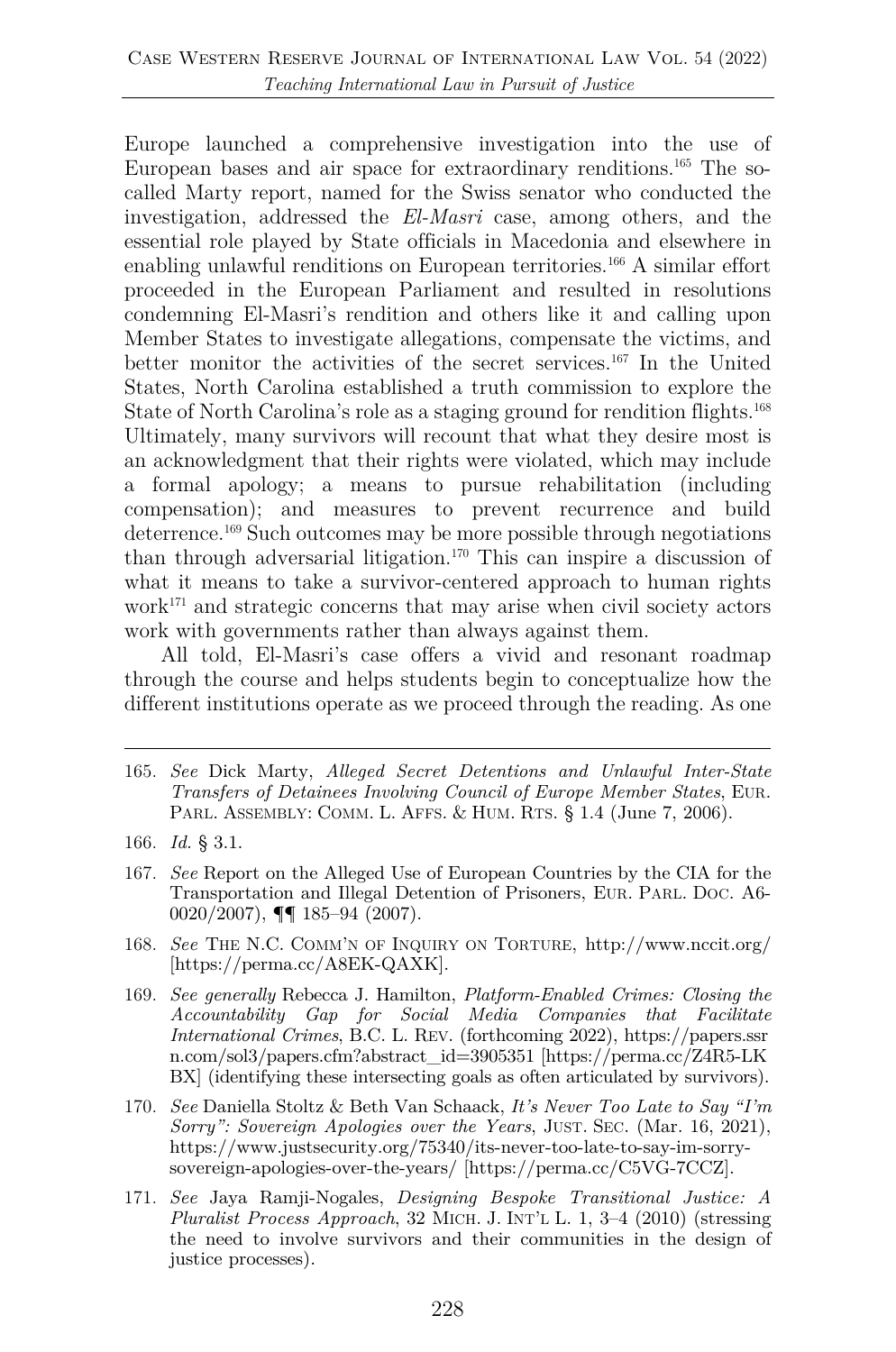student noted, surveying the whole human rights matrix right from the start served as a good equalizer that gave the class a common starting point and then a point of reference moving forward. Indeed, we return to El-Masri's case repeatedly over the course of the term to demonstrate various international law precepts. At the end of the term, students have a tangible way to assess how much they have learned when they revisit the various legal efforts spurred by El-Masri's experience. Doing the simulation together also emphasizes the point that students will learn as much from each other, given their individual instincts and prior experiences, as they will from the professor. These are all important lessons as our students take flight into the field of international law.